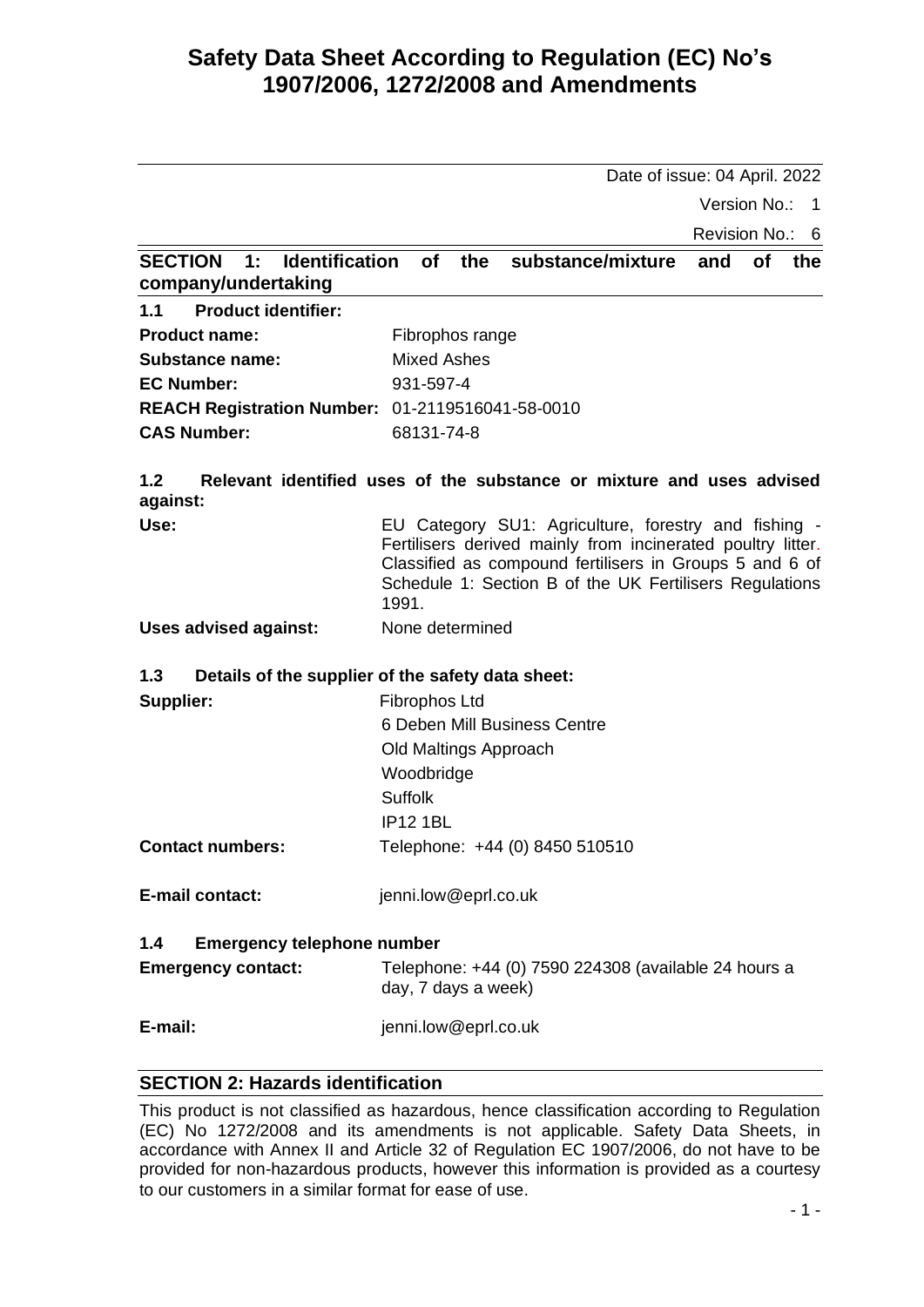# **2.1 Classification of the substance or mixture**

**2.1.1 Classification according to according to Regulation (EC) No 1272/2008:** Not classified.

# **2.2 Label elements:**

Labelling according to Regulation (EC) No 1272/2008 [CLP]

Hazard pictograms: None.

Signal word: None. Hazard Statement: None.

Precautionary Statements: None.

2.3 Other hazards: None known.

## **2.4 Additional information:**

The substance has been determined to be not classified on the basis of available information in accordance with the classification requirements under Regulation (EC) 1272/2008.

Substances of this product do not meet the criteria for vPvB and PBT according to Regulation (EC) No 1907/2006, Annex XIII.

Substances of this product have not been identified as having endocrine disrupting properties according to Regulation (EU) 2017/2100.

# **SECTION 3: Composition/information on ingredients**

### **3.1 Substances**

| Product identifier type in<br>accordance with Article 18(2) of<br><b>Regulation (EC) No 1272/2008</b> | <b>Identifier</b><br>number | <b>Identification name</b> | Weight %<br>content (or<br>range) |
|-------------------------------------------------------------------------------------------------------|-----------------------------|----------------------------|-----------------------------------|
| CAS number<br><b>EC Number</b>                                                                        | 68131-74-8<br>931-597-4     | Ashes (residues)           | $100\%$                           |

The products are prepared by blending ashes produced from the incineration of poultry manure and associated bedding together with a proportion of timber and other biomass. Up to 15% of potassium chloride or potassium sulphate may be added to adjust the analysis.

### **3.2 Mixtures**

Not applicable.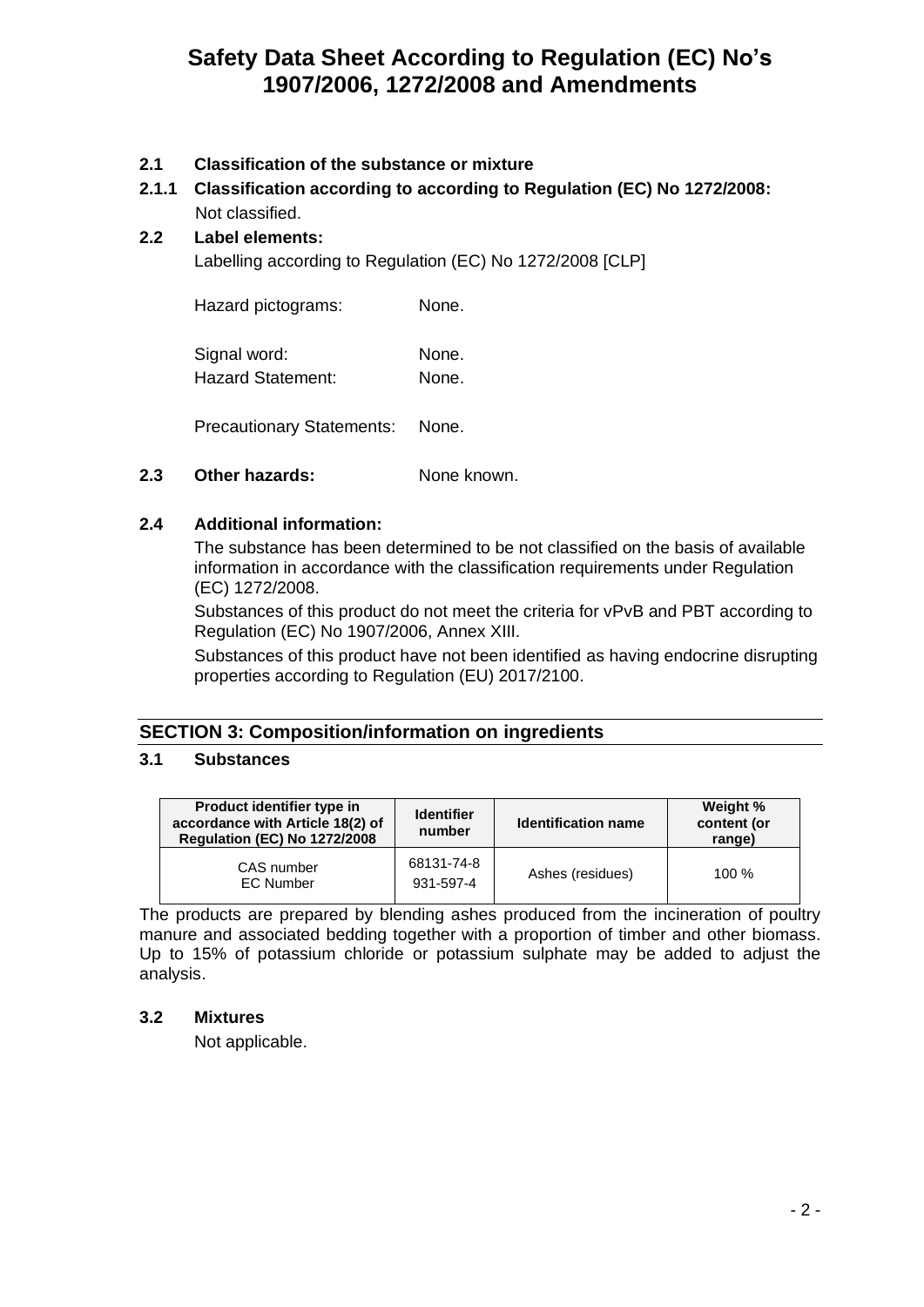## **SECTION 4: First aid measures**

### **4.1 Description of first aid measures**

| <b>Ingestion</b>    | Rinse mouth and give copious quantities to drink. Do not<br>induce vomiting. Obtain medical advice if more than<br>small quantities have been swallowed. |
|---------------------|----------------------------------------------------------------------------------------------------------------------------------------------------------|
| <b>Skin contact</b> | Remove contaminated clothing, brush off any loose<br>particulates and wash the affected area with soap and<br>running water.                             |
| Eye contact         | Immediately wash out with eye-wash bottle containing<br>saline solution. Obtain medical advice if symptoms<br>persist.                                   |
| <b>Inhalation</b>   | Remove to fresh air. Irrigate nose and throat with water<br>for 20 minutes. Obtain medical advice if symptoms<br>persist.                                |

## **4.2 Most important symptoms and effects, both acute and delayed**

| Ingestion           | No symptoms or effects known. |
|---------------------|-------------------------------|
| <b>Skin contact</b> | No symptoms or effects known. |
| Eye contact         | No symptoms or effects known. |
| <b>Inhalation</b>   | No symptoms or effects known. |

**4.3 Indication of immediate medical attention and special treatment needed** Treatment should be based on the judgement of the doctor in response to the symptoms of the patient.

The following advice is recommended for facilities handling the substance:

| <b>First aid facilities</b> | recommended for the workplace. |  | Safety shower, hand and eye washing facilities are                                                 |      |
|-----------------------------|--------------------------------|--|----------------------------------------------------------------------------------------------------|------|
| <b>Medical treatment</b>    |                                |  | Show this safety data sheet to medical personnel.<br>symptomatic treatment and supportive therapy. | Give |

# **SECTION 5: Firefighting measures**

### **5.1 Extinguishing media**

Suitable extinguishing media: Carbon dioxide, dry chemical, foam, and sand are compatible with the product.

Unsuitable extinguishing media: None known.

### **5.2 Specific hazards arising from the substance or mixture**

The product is not flammable, explosive or oxidising and is unlikely to decompose to hazardous products if involved in a fire. Avoid any significant dust deposits in confined areas according to the principles of good industrial hygiene.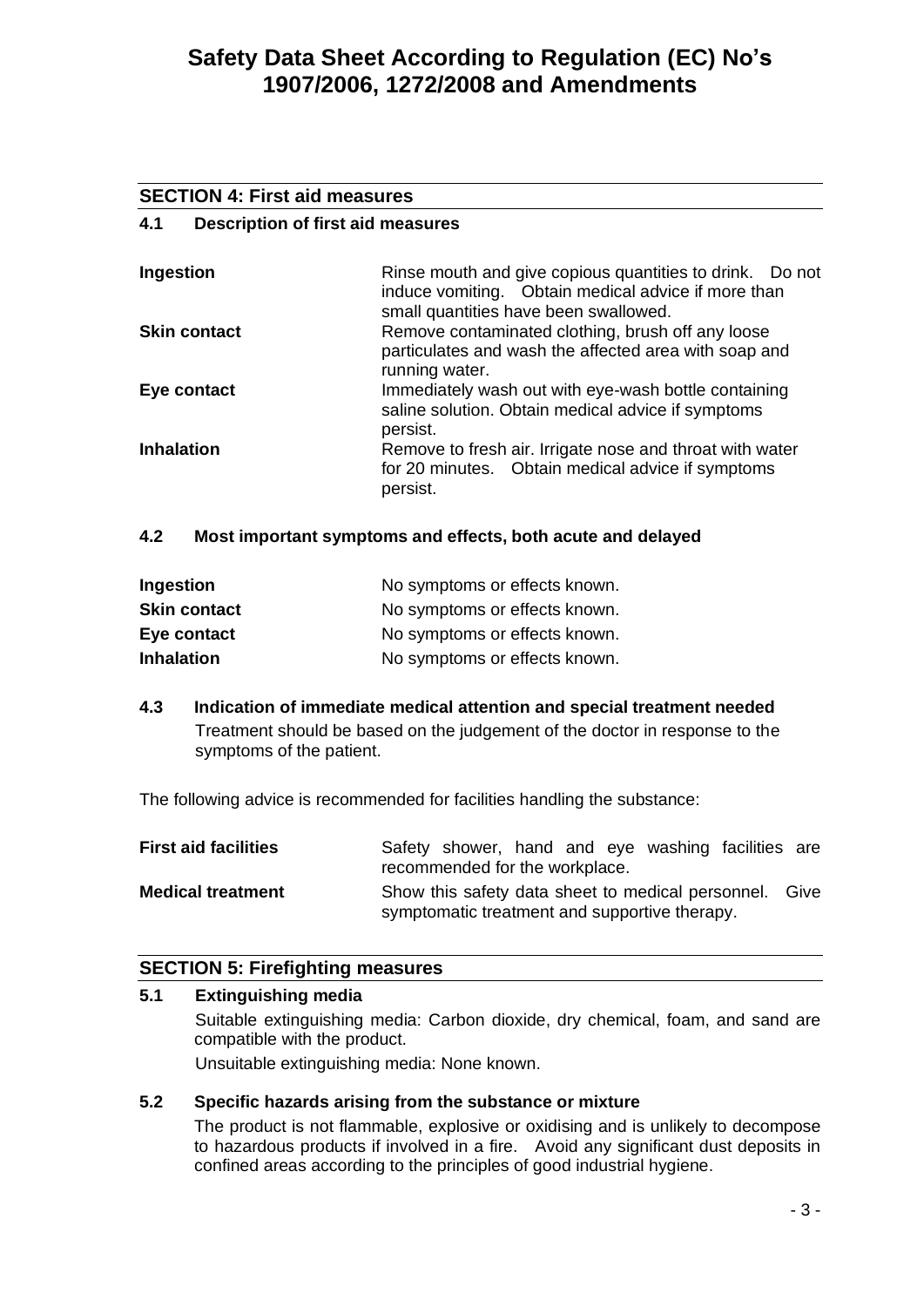# **5.3 Advice for fire fighters**

Fire fighters should wear approved self-contained breathing apparatus and full protective clothing as standard.

# **SECTION 6: Accidental release measures**

# **6.1 Personal precautions, protective equipment and emergency procedures**

# **6.1.1 For non-emergency personnel**

Only allow authorised personnel in the area utilising the appropriate personal protective equipment (see Section 8).

Do not breathe or ingest dust.

# **6.1.2 For emergency responders**

Ensure adequate ventilation.

Immediately establish a suitable distance in all directions as leak area. Wear positive pressure self-breathing apparatus.

# **6.2 Environmental precautions**

The substance is considered not hazardous to the environment and no special precautions are needed.

## **6.3 Methods and material for containment and cleaning up**

Carefully sweep up and place in suitable container for disposal. Wipe off any residual product with a dry cloth and then wash contaminated surfaces with water, and collect washings for safe disposal. Avoid dust formation. Follow in-house standard procedures for responding to large spills.

# **6.4 Reference to other sections**

For personal protection, see Section 8.

For disposal of waste from clean up operations, see Section 13.

# **SECTION 7: Handling and storage**

# **7.1 Precautions for safe handling**

Utilise appropriate industrial hygiene measures, wherever possible. Avoid contact with skin and eyes, and inhalation of dust. Wear protective clothing and dust respirator as detailed in Section 8. Always wash hands after handling. Avoid formation of dust clouds, and dispose of as detailed in section 6.3 above. Take off contaminated clothing and wash before reuse. Wash hands thoroughly after handling. Do not eat, drink or smoke when handling this product. Use only outdoors or in a well-ventilated area. Avoid contact with water.

# **7.2 Conditions for safe storage, including any incompatibilities**

Store in a cool, dry, well-ventilated place, away from direct sunlight.

### **7.3 Specific end use(s)**

End uses and associated exposures are addressed in the attached annex.

# **SECTION 8: Exposure controls/personal protection**

### **8.1 Control parameters**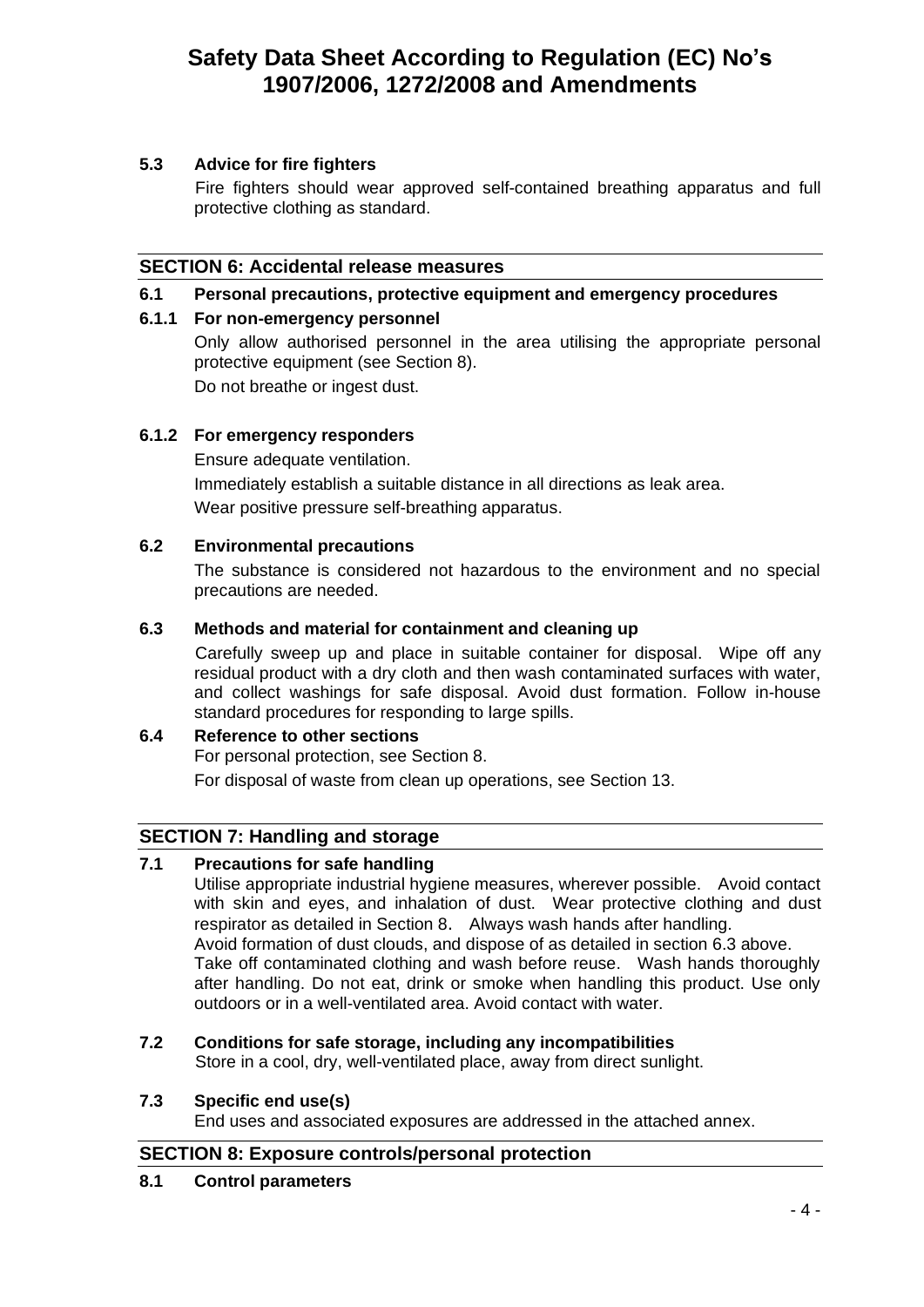# **8.1.1 Occupational exposure limits:**

| <b>Substance</b> | <b>Control parameter</b> | Value                                                       | <b>Basis</b>                                                                                                                                      |
|------------------|--------------------------|-------------------------------------------------------------|---------------------------------------------------------------------------------------------------------------------------------------------------|
| Dust             | Limit value $-8$ hours   | 10 mg/m $3$ (inhalable)<br>4 mg/m <sup>3</sup> (respirable) | UK. EH40 WEL -<br>Workplace<br><b>Exposure Limits Control</b><br>of Substances<br><b>Hazardous to Health</b><br>Regulations 2002 (as<br>amended). |

# **8.1.2 Biological Limit Values:** None established for the product or its components. **8.1.3 PNECs and DNELs:**

## **Derived No Effect Levels (DNELs):**

No acute Derived No Effect Level (DNEL) derived due to an absence of effects

Oral Systemic Derived No Effect Level (DNEL)(Long term): Not determined

Dermal Systemic Derived No Effect Level (DNEL)(Long term): 7 mg/kg/day

Inhalation Systemic Derived No Effect Level (DNEL)(Long term): 1.4 mg/m<sup>3</sup>

# *Predicted No EffectConcentrations (PNECs):*

| <b>PNEC</b>                                                         | <b>Assessment</b><br>factor | <b>Remarks/Justification</b>                                                                                 |
|---------------------------------------------------------------------|-----------------------------|--------------------------------------------------------------------------------------------------------------|
| PNEC aqua<br>(freshwater):                                          | 100                         | Extrapolation method: assessment factor                                                                      |
| $0.213$ mg/L                                                        |                             | Data from short-term toxicity tests from three trophic<br>levels- lowest $EC50$ ( $EC50 = 21.3$ mg/L)        |
| PNEC aqua                                                           |                             | Extrapolation method: assessment factor                                                                      |
| (marine water):<br>0.0213 mg/L                                      | 1000                        | Data from short-term toxicity tests from three trophic<br>levels- lowest $EC50$ $(EC50 = 21.3 \text{ mg/L})$ |
| PNEC aqua<br>(intermittent                                          |                             | Extrapolation method: assessment factor                                                                      |
| releases): 0.0213<br>mg/L                                           | 100                         | Data from short-term toxicity tests from three trophic<br>levels- lowest $EC50$ $(EC50 = 21.3 \text{ mg/L})$ |
| <b>PNEC</b> sediment<br>(freshwater):<br>4593 mg/kg<br>sediment dw  |                             | Extrapolation method: partition coefficient                                                                  |
| <b>PNEC</b> sediment<br>(marine water):<br>459 mg/kg<br>sediment dw |                             | Extrapolation method: partition coefficient                                                                  |
| PNEC STP: 1<br>mg/L                                                 | 100                         | Extrapolation method: assessment factor                                                                      |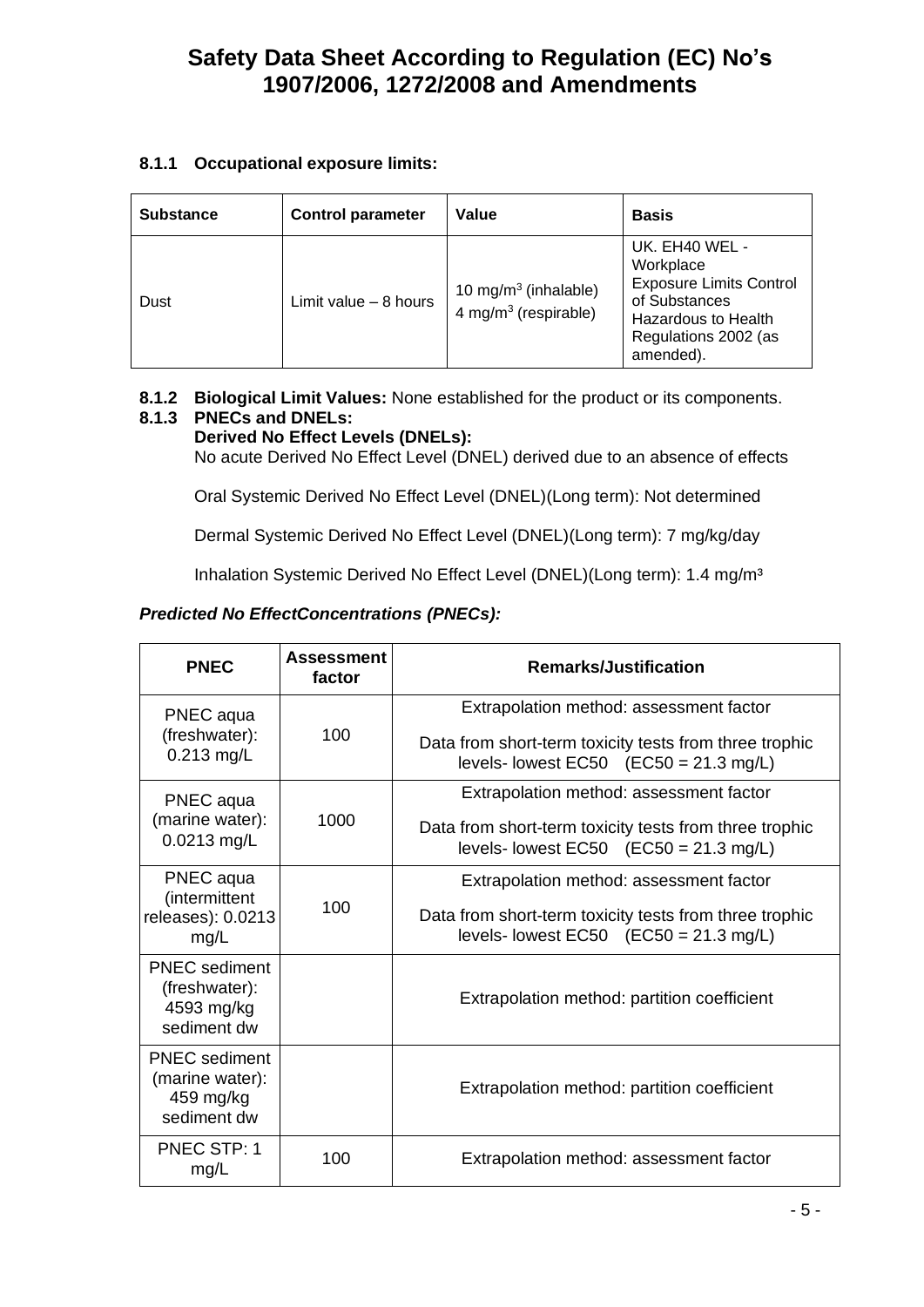| <b>PNEC</b>     | Assessment<br>factor | <b>Remarks/Justification</b>                              |  |
|-----------------|----------------------|-----------------------------------------------------------|--|
|                 |                      | Activated sludge growth inhibition test (EC50 > 100 mg/L) |  |
| <b>PNECsoil</b> |                      | No data for estimating PNECsoil                           |  |

### **8.2 Exposure controls**

## **8.2.1 Appropriate engineering controls**

Utilise appropriate industrial hygiene measures, wherever possible. Safety shower, hand and eye washing facilities are recommended for the workplace.

# **8.2.2 Individual protection measures, such as personal protective equipment**

Wherever the substance is available for exposure the following PPE should be utilised:

| Powder dust mask:    | EN149 as minimum standard                           |
|----------------------|-----------------------------------------------------|
| Gloves:              | EN374 as minimum standard                           |
| Eye protection:      | EN166 as minimum standard, eye protection should be |
|                      | safety goggles providing side splash protection.    |
| Protective clothing: | EN368 as minimum standard                           |

## **8.3 Environmental exposure controls**

The substance is not classified as hazardous to the environment. No special controls are required for the substance.

For further details see the appended exposure scenario.

# **SECTION 9: Physical and chemical properties**

### **9.1 Information on basic physical and chemical properties**

| Physical state                          | Fine powder                                 |
|-----------------------------------------|---------------------------------------------|
| Colour                                  | Grey                                        |
| Odour                                   | Slight odour of residual ammonia            |
| Melting point/freezing point            | $>300$ °C                                   |
| Boiling point                           | $>300$ °C                                   |
| Flammability                            | Non flammable                               |
| Upper/lower explosive limits            | No data                                     |
| Flash point                             | No data available                           |
| Auto ignition temperature               | No self-ignition                            |
| Decomposition temperature               | No data                                     |
| рH                                      | Principally alkaline, up to 12.8            |
| Kinematic viscosity                     | Not applicable                              |
| Solubility                              | Water: $\langle$ 1mg/l at 20 °C             |
| Partition coefficient (n-octanol/water) | No data available                           |
| Vapour pressure                         | No data, but expected to be not<br>volatile |
| Density                                 | Approximately 1000 kg/m <sup>3</sup>        |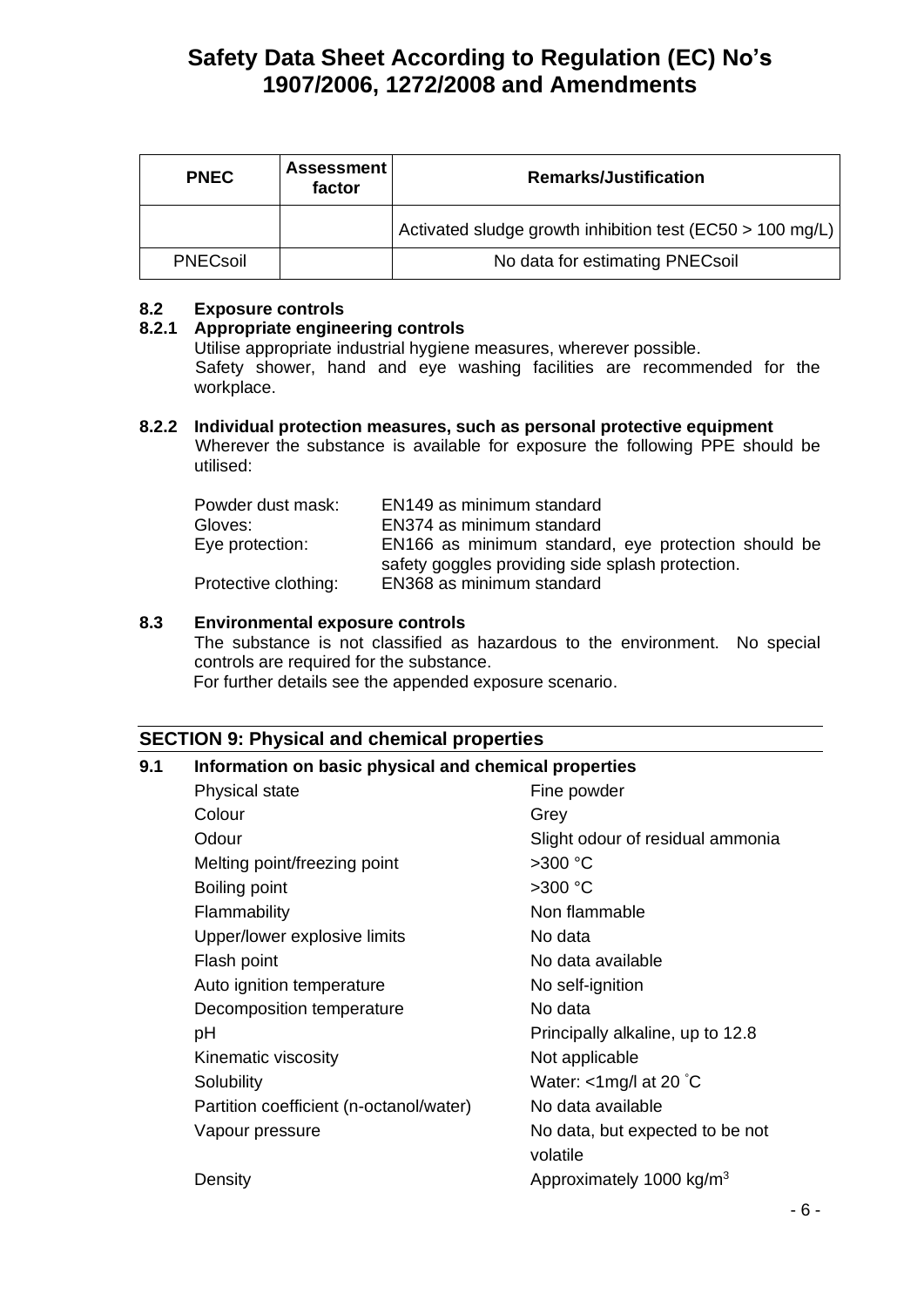| Relative vapour densitiy | No data                                    |
|--------------------------|--------------------------------------------|
| Particle characteristics |                                            |
| Particle size            | Mass Median Diameter: 35.873 um            |
|                          | $\frac{1}{1}$ lume weighted mean:00.201 um |

**Information with regard to physical hazard classes** 

### **9.2 Other information**

Volume weighted mean:90.301 µm

# Explosives Not explosive based on structure and experience in use Flammable gases Not applicable Aerosols Not applicable Oxidising gases Not applicable Gases under pressure Not applicable Flammable liquids Not applicable Flammable solids No data available Self-reactive substances and mixtures No data available Pyrophoric liquids Not applicable Pyrophoric solids No data available Self-heating substances and mixtures No data available Substances and mixtures, which emit No data available flammable gases in contact with water Oxidising liquids Not applicable Oxidising solids Not oxidising Organic peroxides No data available Corrosive to metals **No data available** Desensitised explosives No data available **9.2.2. Other safety characteristics** No data available

# **SECTION 10: Stability and reactivity**

### **10.1 Reactivity**

Exothermic rehydration reaction in contact with water, releases trace amounts of ammonia.

### **10.2 Chemical stability**

Stable under recommended storage and handling conditions.

### **10.3 Possibility of hazardous reactions**

Alkaline in nature (a 10% aqueous extract has a pH up to 12.8) and reacts with strong acids and can attack aluminium, lead and brass if exposed to moisture. It reacts with ammonium salts such as ammonium nitrate and ammonium sulphate to release ammonia.

#### **10.4 Conditions to Avoid**

Avoid exposure to strong acids and exposure to metals (e.g. aluminium, lead and brass) in the presence of moisture.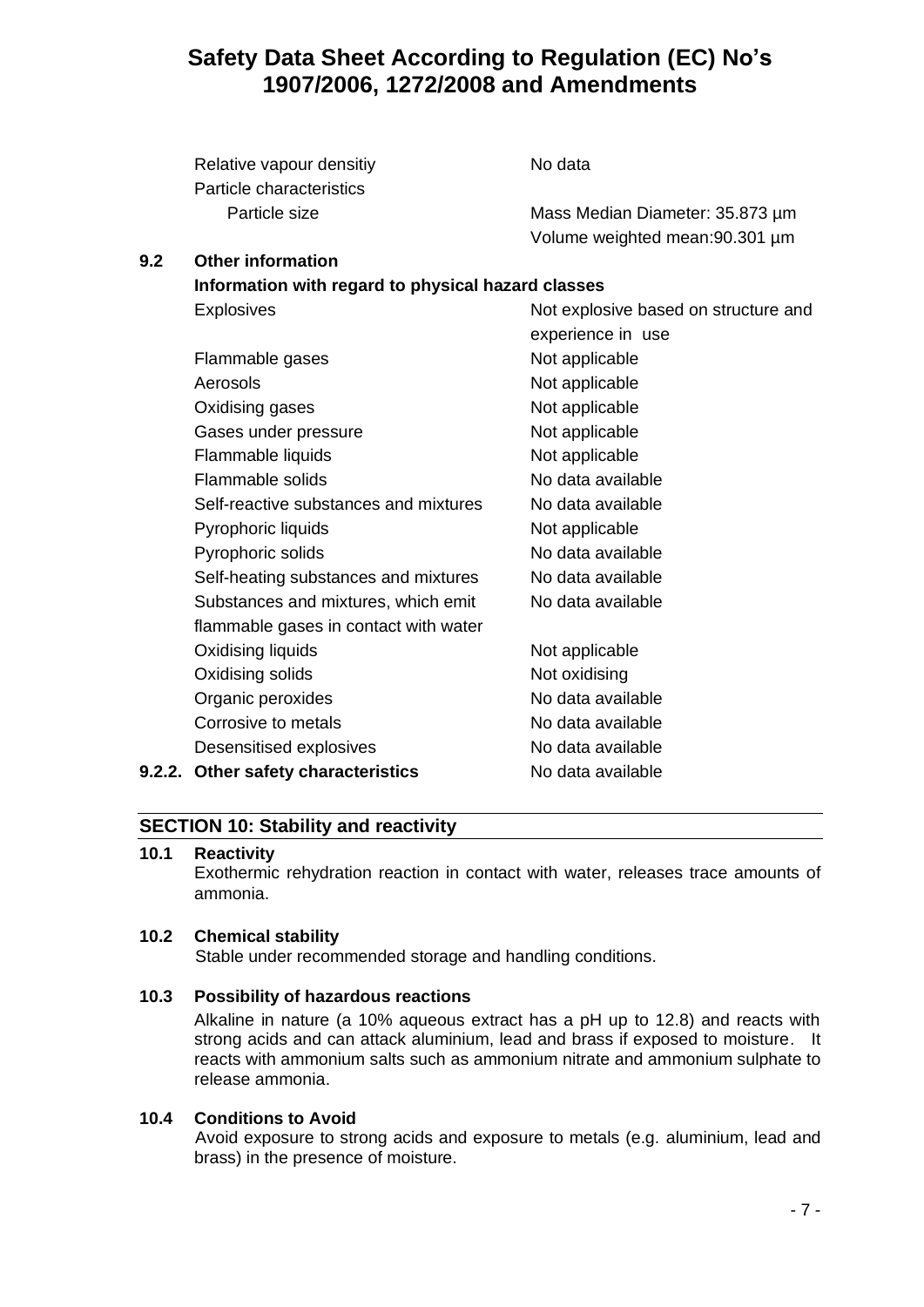Avoid exposure to ammonium salts such as ammonium nitrate and ammonium sulphate.

#### **10.5 Incompatible materials**

Ammonium salts such as ammonium nitrate and ammonium sulphate.

**10.6 Hazardous decomposition products** Ammonia.

# **SECTION 11: Toxicological information**

#### **11.1 Information on hazard classes as defined in Regulation (EC) No 1272/2008**

| <b>Acute toxicity</b><br>Oral:<br>Dermal:<br>Inhalation:                             | Not classified.<br>>2000 mg/kg (based on 28-day oral toxicity<br>data)<br>No data<br>No data                                                          |
|--------------------------------------------------------------------------------------|-------------------------------------------------------------------------------------------------------------------------------------------------------|
| <b>Skin corrosion/irritation:</b>                                                    | Not classified.<br>Determined not to be irritating to skin in an in<br>vitro skin irritation: Reconstructed Human<br>Epidermis Model Test (OECD 439). |
| Serious eye damage/ irritation:                                                      | Not classified.<br>No data available.                                                                                                                 |
| Respiratory or skin sensitisation:                                                   | Not classified.<br>Non-sensitising<br>(based<br>on<br>expert<br>assessment of metal content analysis)                                                 |
| <b>Mutagenicity:</b>                                                                 | Not classified.                                                                                                                                       |
| In vitro Ames test (OECD<br>Method 471; Salmonella<br>typhimurium, Escherichia coli) | Non-mutagenic                                                                                                                                         |
| In vitro chromosome aberration<br>(OECD Method 473; human<br>lymphocytes)            | Non-clastogenic                                                                                                                                       |
| In vitro mouse lymphoma assay                                                        | Not mutagenic                                                                                                                                         |
| (OECD Method 476; L5178Y cells)<br>In vivo mutagenicity                              | No data available                                                                                                                                     |
| Carcinogenicity:                                                                     | Not classified.<br>No data available. Anticipated to represent<br>on mutagenicity<br>hazard based<br>no<br>and<br>experience of use.                  |
| <b>Reproductive toxicity:</b>                                                        | Not classified.                                                                                                                                       |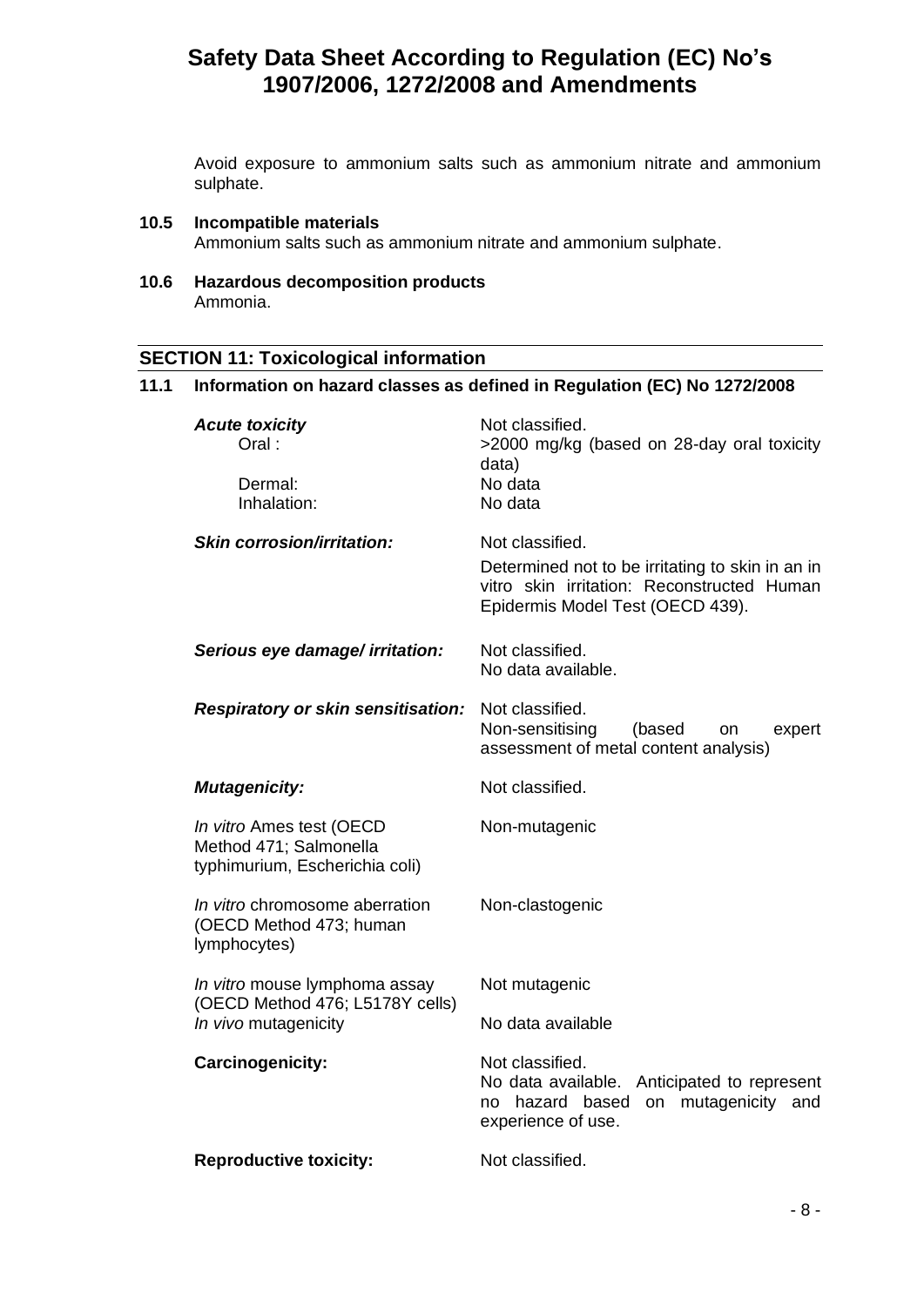|                                | No data available. Anticipated to represent<br>hazard based on mutagenicity and<br>no<br>repeated dose non human toxicity data.                                                        |
|--------------------------------|----------------------------------------------------------------------------------------------------------------------------------------------------------------------------------------|
| <b>STOT-single exposure:</b>   | Not classified.<br>No specific data available. Considered<br>likely to cause a hazard of respiratory<br>based on known irritation/<br>irritation<br>corrosivity potential and high pH. |
| <b>STOT-repeated exposure:</b> | Not classified.<br>NOAEL (oral, 28 d, rat) 500 mg/kg/day; Not<br>classified as Harmful. No serious toxic<br>effects and no target organs could be<br>defined.                          |
| <b>Aspiration hazard:</b>      | Not classified.<br>No hazard anticipated. Substance is not a<br>low viscosity inorganic substance.                                                                                     |

### **Information on likely routes of exposure**

Oral, dermal and inhalation.

**Symptoms related to the physical, chemical and toxicological characteristics** None known.

# **Delayed and immediate effects as well as chronic effects from short and long-term exposure**

None known.

**Interactive effects** None known.

### **11.2 Information on other hazards**

**11.2.1 Endocrine disrupting properties** 

This product have not been identified as having endocrine disrupting properties according to Regulation (EU) 2017/2100.

### **11.2.2 Other information No other information.**

### **SECTION 12: Ecological information**

**12.1 Toxicity** Not classified.

| Fish:                                               | $LC_{50}$ (96 h; fish; OECD Method 203): Inadequate<br>data |
|-----------------------------------------------------|-------------------------------------------------------------|
| Daphnia magna:                                      | NOEC 3.2 mg/L based on reproduction study.                  |
| Algal growth inhibition:<br><b>Activated sludge</b> | EC <sub>50</sub> (72 h; algae; OECD Method 201): 21.3 mg/L  |
| <b>Respiration Inhibition:</b>                      | NOEC (3 h): 100 mg/L test material (nominal)                |

**12.2 Persistence and degradability**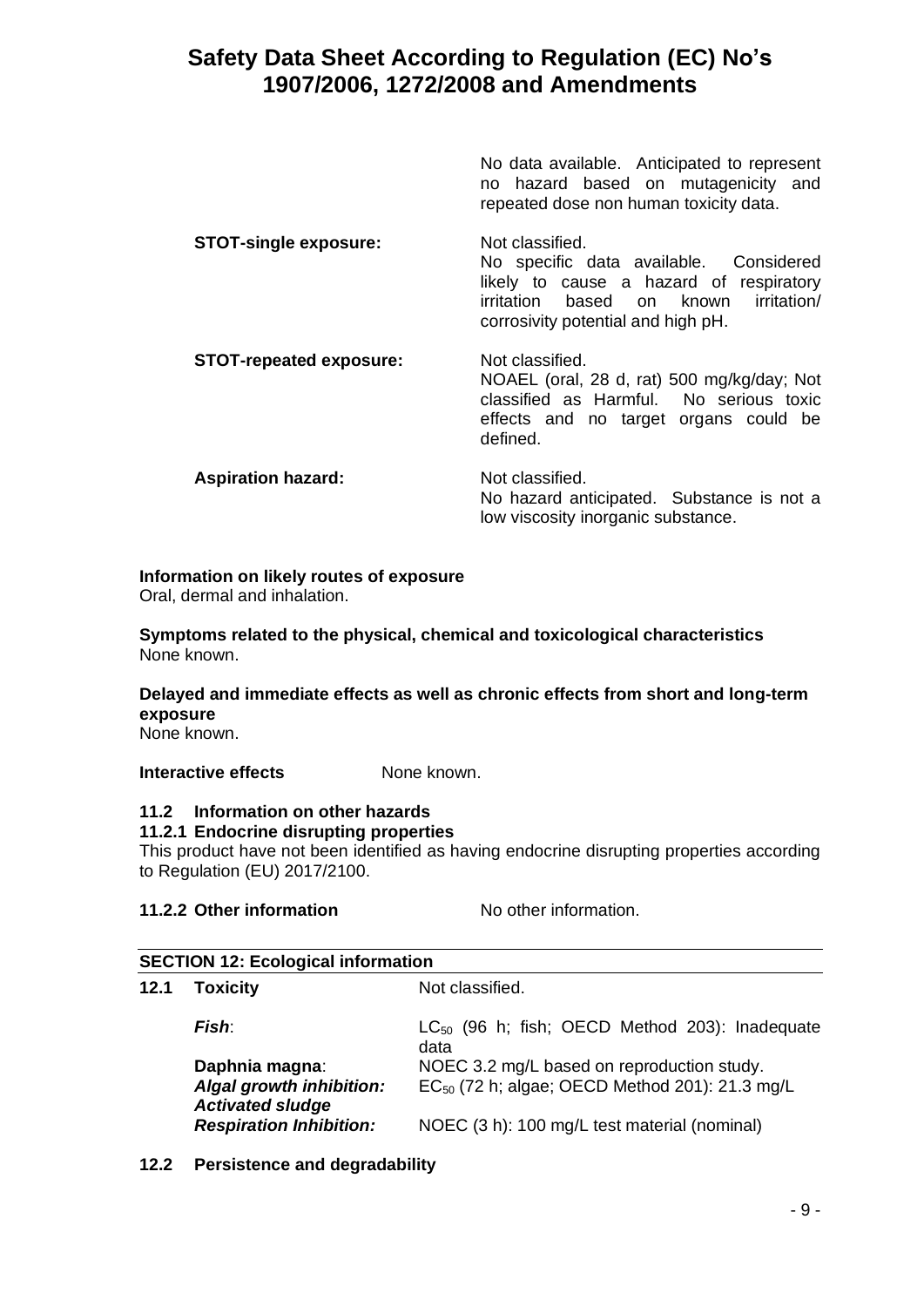As the registered substance is an inorganic mixed ash with various trace metal oxides it was not technically possible, or necessary to perform testing on persistence.

| <b>Hydrolysis</b> | Not determined due to physical nature. No mode of |  |  |
|-------------------|---------------------------------------------------|--|--|
|                   | hydrolysis for inorganic substance.               |  |  |

Biodegradation Not determined due to physical nature. No mode of biodegradation for an inorganic substance.

#### **12.3 Bioaccumulative potential**

LogBCF ≤ 107. Mixed ashes are considered to be not bioaccumulative.

#### **12.4 Mobility in soil**

No data available.

#### **12.5 Results of PBT and vPvB assessment**

Ash does not fulfill the criteria of PBT or vPvB and therefore does not require classification as PBT compound.

| <b>Criterion</b> | <b>Method</b>                                    | <b>Result of the test</b> | Ash   |
|------------------|--------------------------------------------------|---------------------------|-------|
| Þ                | Not applicable                                   | Not biodegradable         | P     |
| В                | <b>BCFs from literature</b>                      | $LogBCF \leq 107$         | Not B |
| T.               | Daphnia magna reproduction test (OECD<br>No 211) | NOEC 3.2 mg/l             | Not T |

#### **12.6 Endocrine disrupting properties**

This product has not been identified as having endocrine disrupting properties according to Regulation (EU) 2017/2100.

#### **12.7 Other adverse effects**

None known at the time of issuance.

### **SECTION 13: Disposal considerations**

#### **13.1 Waste treatment methods**

#### **13.1.1 Residual wastes**

Collect dry. Shovel into bags and dispose of in accordance with the national/regional/local regulations.

### **13.1.2 Contaminated containers and packaging**

Completely remove any residual product from the packaging or containers before disposal/recycling in accordance with the national/regional/local regulations.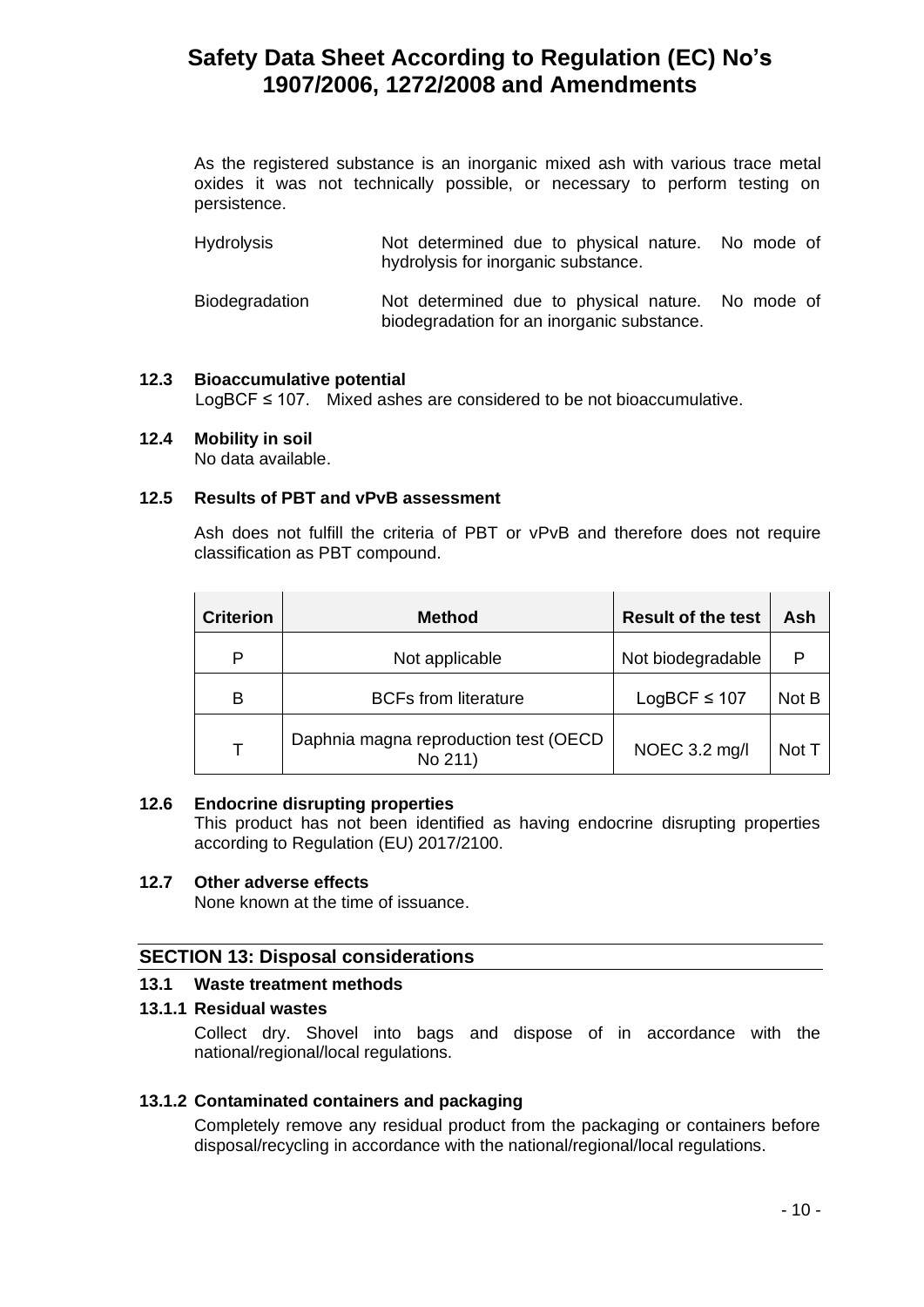**13.2 Other information:** Avoid contamination of drains or watercourses.

| <b>SECTION 14: Transport information</b> |                                                                       |                |
|------------------------------------------|-----------------------------------------------------------------------|----------------|
|                                          | Not classified as hazardous for transport.                            |                |
| 14.1                                     | UN number:                                                            | Not applicable |
| 14.2                                     | UN proper shipping name:                                              | Not applicable |
| 14.3                                     | <b>Transport hazard class:</b>                                        | Not applicable |
| 14.4                                     | Packing group:                                                        | Not applicable |
| 14.5                                     | <b>Environmental Hazards:</b>                                         | Not applicable |
| 14.6                                     | <b>Special Precautions for user:</b>                                  | Not applicable |
| 14.7                                     | <b>Transport in bulk according to IMO instruments:</b> Not applicable |                |

## **SECTION 15: Regulatory information**

**15.1 Safety, health and environmental regulations/legislation specific for the substance or mixture**

#### **EU regulations**

Regulation of the European Parliament and Council Regulation (EC) No 1907/2006 concerning the Registration, Evaluation, Authorisation and Restriction of Chemicals (REACH): Compliant

Regulation of the European Parliament and Council Regulation (EC) No 1272/2008 on classification, labelling and packaging of substances and mixtures (CLP) and its adaptations: Compliant

International Chemical Weapons Convention (CWC) Schedules of Toxic Chemicals and Precursors: Neither banned nor restricted

Restrictions on the marketing and use of certain dangerous substances and preparations: Neither banned nor restricted

REACH - Restrictions on the manufacture, placing on the market and use of certain dangerous substances, preparations and articles (Annex XVII): Not applicable

Regulation (EC) No 649/2012 of the European Parliament and the Council concerning the export and import of dangerous chemicals: Neither banned nor restricted

Candidate List of Substances of Very High Concern for Authorisation: Neither banned nor restricted

REACH - List of substances subject to Authorisation (Annex XIV) : Not applicable

Regulation (EC) No 1005/2009 on substances that deplete the ozone layer: Not applicable

Regulation (EC) No 850/2004 on persistent organic pollutants: Not applicable

Seveso III: Directive 2012/18/EU of the European Parliament and of the Council on the control of major-accident hazards involving dangerous substances: Not applicable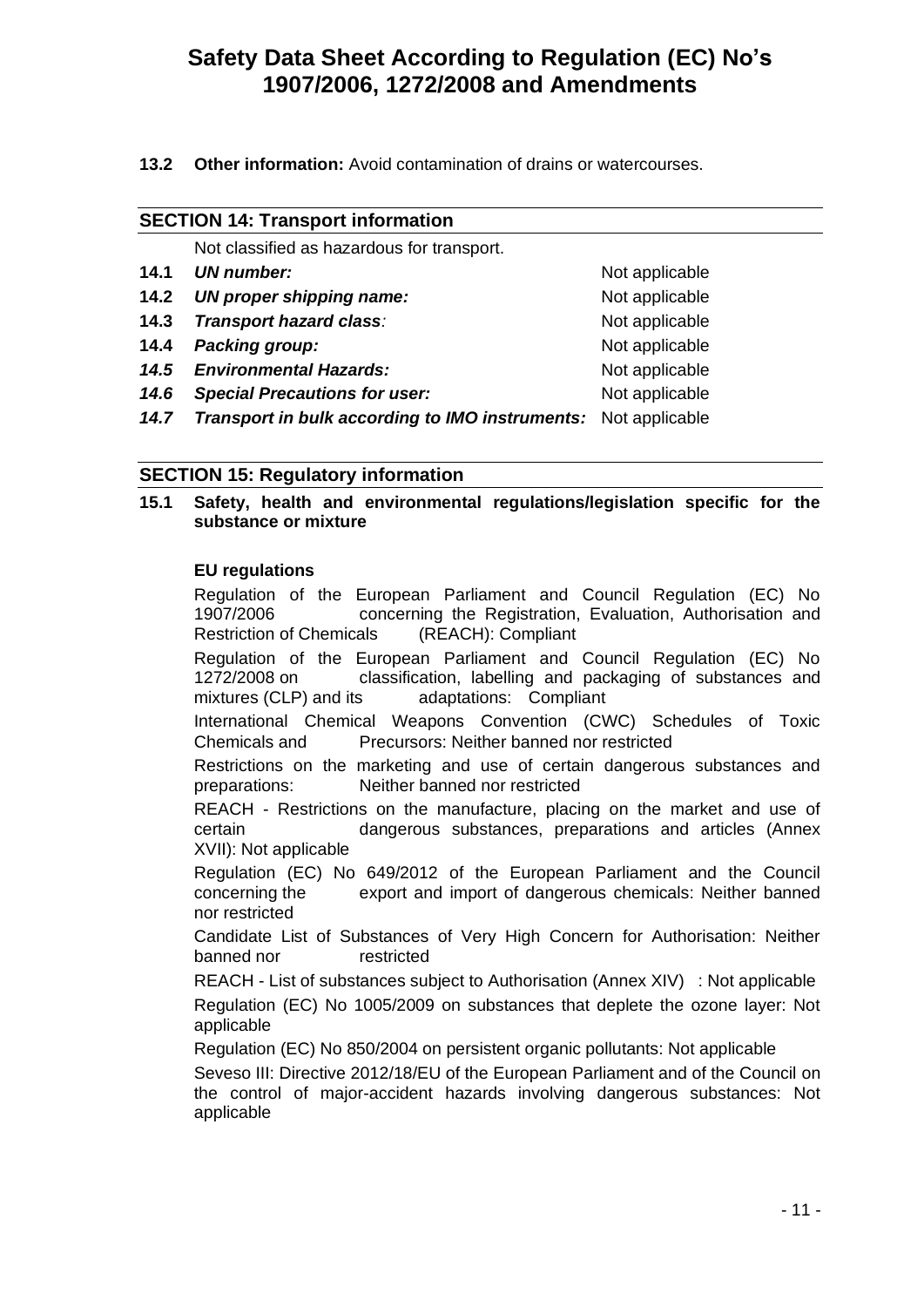## **UK regulations**

The Control of Substances Hazardous to Health Regulations 2002 (as amended). : Compliant

EH40/2005 Workplace exposure limits. Containing the list of workplace exposure limits for use with the Control of Substances Hazardous to Health Regulations (as amended). Health and Safety Executive, Second edition, published 2011.

Control of Asbestos Regulations 2012 (SI 2012/632).

The Control of Lead at Work Regulations 2002 (CLAW).

The Control of Major Accident Hazards (COMAH) Regulations.

The Dangerous Substances and Explosive Atmospheres Regulations (DSEARs) 2002 (SI 2002/2776).

## **15.2 Chemical Safety Assessment**

A full Chemical safety Assessment and Chemical Safety Report has been conducted on this substance by the Ash Consortium. Suitable exposure scenarios, relevent to the recommended use(s) are appended to this Safety Data Sheet. The Chemical Safety Report is an industry standard document and uses full industry details that are not specific to Fibrophos Limited. Any appendices from the Chemical Safety Report are not attached to this Safety Data Sheet. Please contact the supplier should any additional information from the Chemical Safety Report be required.

# **SECTION 16: Other information**

**Full text of H-statements referred to under Sections 2 and 3:** Not applicable.

### **Revisions:**

**1.** Update to SDS format, particularly Section 2.

**Date of revision:** 25 April 2019

**2.** Updates for the requirements of Commission Regulation (EU) 2020/878 **Date of revision:** 04 April 2022

### **Methods of evaluation:**

Classification and labeling has been determined according to EU Regulation No 1272/2008 (including amendments) and take into account the intended product use.

### **References**

Proprietary test data, including data available from the Ash Consortium lead registration dossier.

EU Directive 1907/2006 (REACH).

EU Directives 67/548/EEC (including amendments)

Regulation (EC) No 1272/2008 (including amendments)

Annex VI of Regulation 1272/2008 on *Harmonised Classification and Labeling for Certain Hazardous Substances*.

Personal protective equipment (PPE): 89/686/EEC.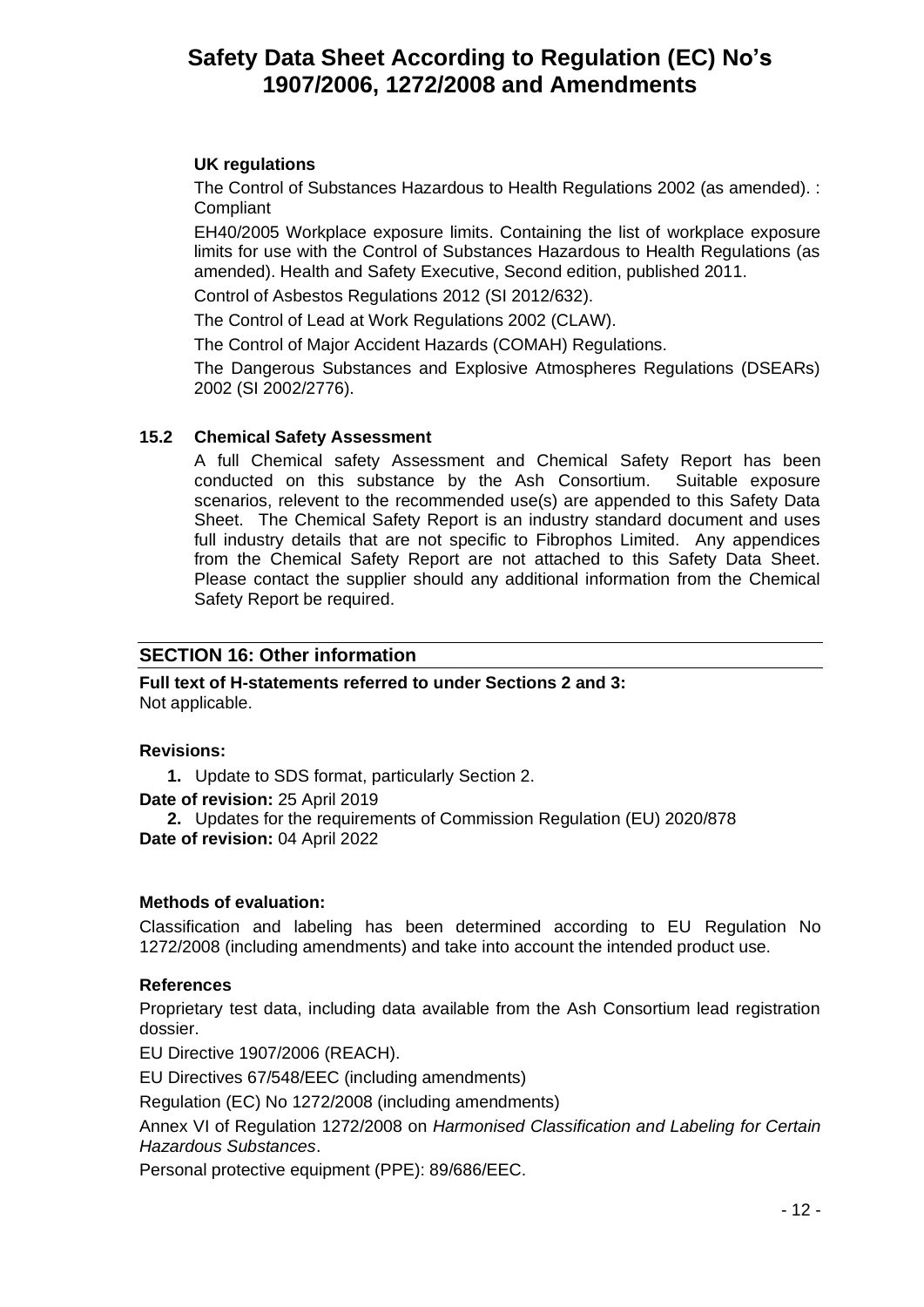European occupational exposure limits: 2000/39/EC. Protection of health and safety of workers: 98/24/EC. RTECS (Registry of Toxic Effects of Chemical Substances), 2004. ECHA Guidance on the compilation of safety data sheets. Version 4.0. November 2020.

## **Abbreviations**

BCF: Bioconcentration Factor. DNEL: Derived No Effect Level EC50: half maximal effective concentration LD50: lethal dose, 50% NOEC, No Observed Effect Concentration PBT: Persistent, bioaccumulative and toxic PNEC: Predicted No Effect Concentration. PPE: Personal protective equipement. STOT: Specific target organ toxicity STP: Sewage treatment plant. vPvB: Very persistent and very bioaccumulative.

## **Other information:**

The information contained herein is carefully presented, based on the data available. However, all precautions described herein are for normal handling, not for special handling. Please establish the safe usage in accordance with your handling procedures by reference to this SDS and applicable laws and guidance. In addition, the description, composition, and physical/chemical properties are typical values and not guaranteed for this product.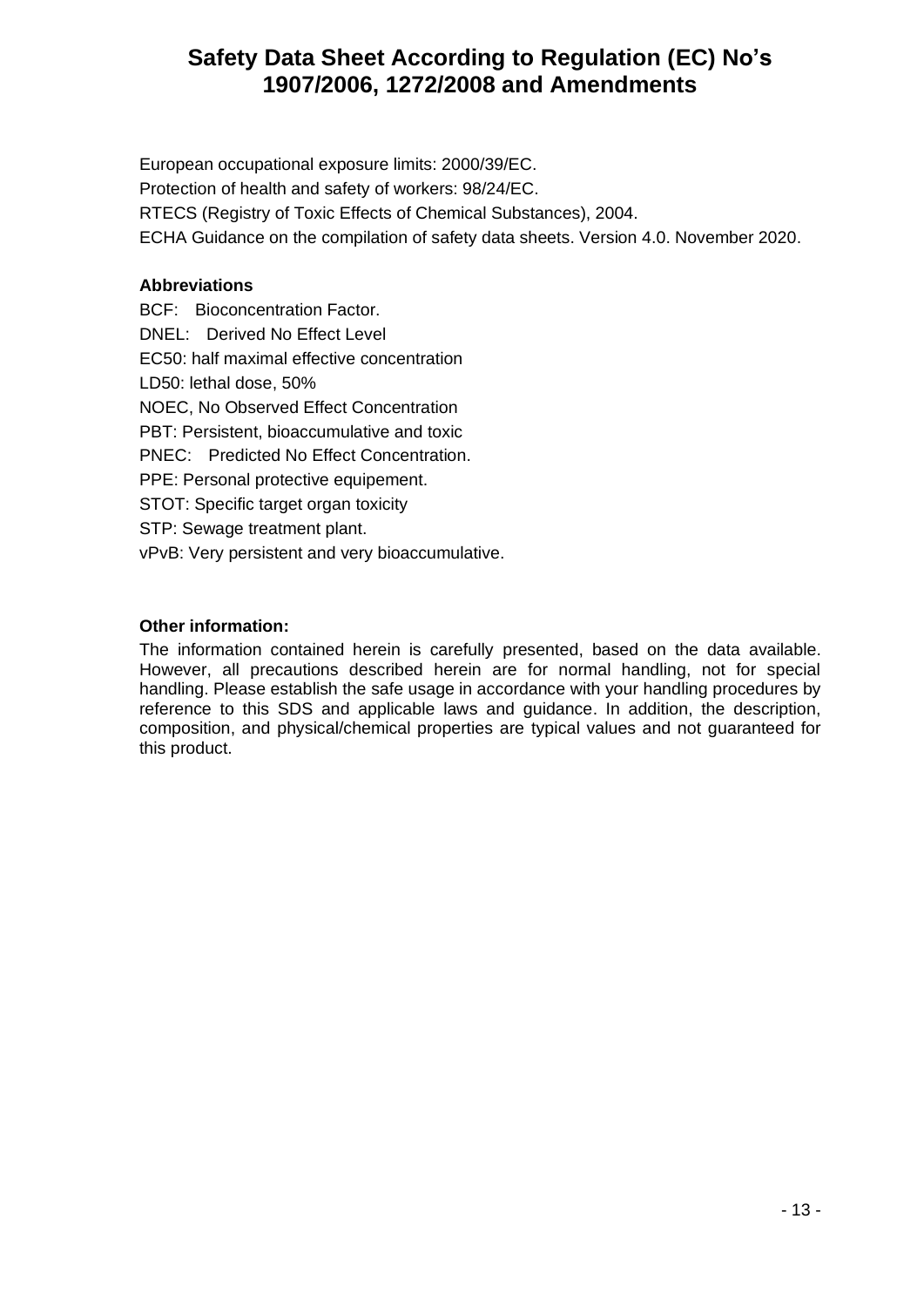**Appendix 1: Relevant Exposure Scenarios taken from the Chemical Safety Report for this substance**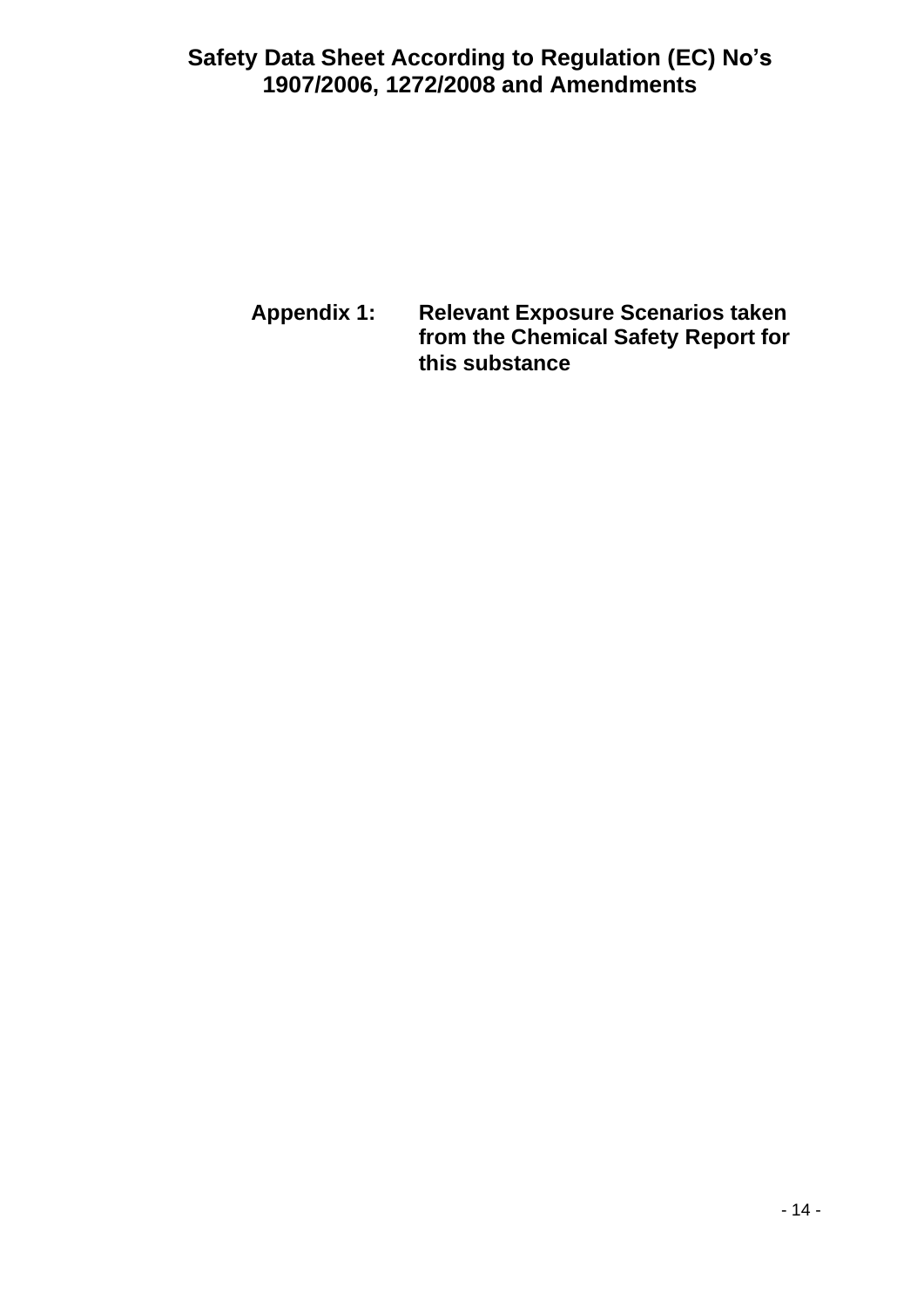# **9.1. Production of Ash**

Ash is by-product from gasification and combustion of carbonaceous materials, like biomass, biofuels, peat and sludge with coal, solid recovered fuel (SRF) and supplementary fuels as needed. The following elements may be present as oxides: aluminium, calcium, iron, magnesium, phosphorous, potassium, sodium and silicon. The combustion technologies could be grid firing, fluidized bed (bubbling or circulated) firing or pulverized firing. The burning temperature is typically above 800◦C.

This use covers production in closed process with or without a dedicated sampling point. Ash is transferred as bulk material in open or closed systems.

The production itself occurs in a closed system. Typically, ash is collected and transferred in closed or partially closed systems with or without a dedicated sampling point. Ash is stored indoors or outdoors typically e.g. in silos or as open bulk material. Contact with ash is occasional and mainly in maintenance.

| <b>Section 1</b>                                                 | <b>Exposure Scenario Title</b>                                                                                                                                                   |
|------------------------------------------------------------------|----------------------------------------------------------------------------------------------------------------------------------------------------------------------------------|
| Title                                                            | <b>Production of Ash</b>                                                                                                                                                         |
|                                                                  | Sector of Use: Industrial (SU6b, SU8, SU23)                                                                                                                                      |
| Use Descriptor                                                   | Process Categories: PROC2, PROC3, PROC4,<br>PROC8a, PROC8b, PROC15, PROC19                                                                                                       |
|                                                                  | <b>Environmental Release Categories: ERC 1</b>                                                                                                                                   |
| Processes, tasks, activities covered                             | Burning of combination of carbonaceous<br>materials in closed process with or without<br>sampling, bulk transfers, maintenance,<br>associated laboratory activities and storage. |
| <b>Section 2</b>                                                 | <b>Operational conditions and risk management</b><br>measures                                                                                                                    |
|                                                                  |                                                                                                                                                                                  |
| <b>Section 2.1</b>                                               | <b>Control of worker exposure</b>                                                                                                                                                |
| <b>Product characteristics</b>                                   |                                                                                                                                                                                  |
| Physical form of product                                         | Solid, not explosive or flammable, particle size<br>distribution 0.2 - 2000 um. Irritates skin and eyes.                                                                         |
| Concentration of substance in<br>product                         | Covers percentage substance in the product up to<br>100 % (unless stated differently) [G13]                                                                                      |
| Amounts used                                                     | Not applicable                                                                                                                                                                   |
| Frequency and duration of use                                    | Covers daily exposures up to 8 hours (unless<br>stated differently) [G2]                                                                                                         |
| Human factors not influenced by risk<br>management               | Not applicable                                                                                                                                                                   |
| <b>Other Operational Conditions</b><br>affecting worker exposure | Assumes activities are at ambient temperature<br>(unless stated differently) [G17]                                                                                               |

# **9.1.1. Exposure scenario**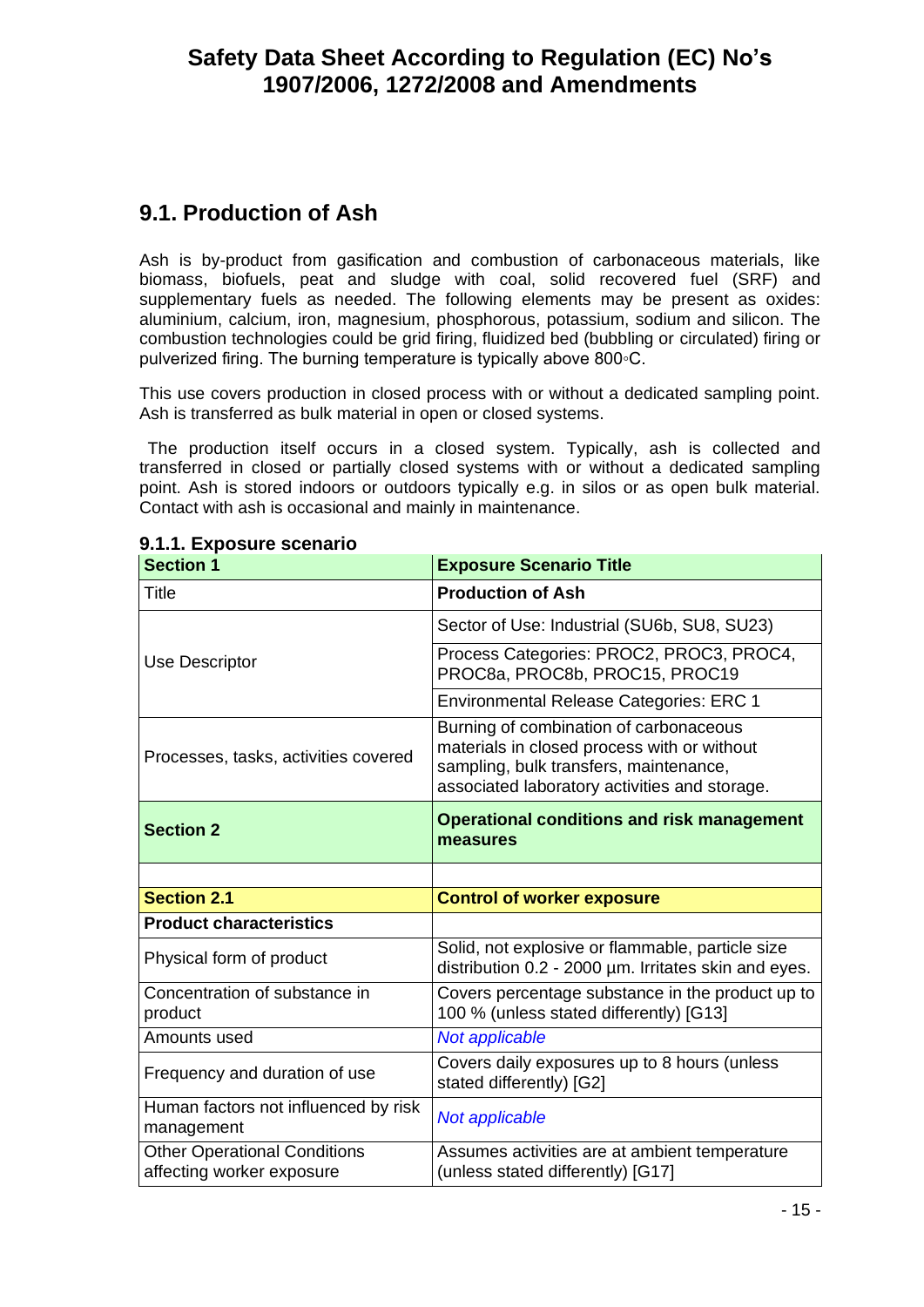|                                                                                                | Assumes a good basic standard of occupational<br>hygiene is implemented [G1]                                                                                                                                                                                                                                               |
|------------------------------------------------------------------------------------------------|----------------------------------------------------------------------------------------------------------------------------------------------------------------------------------------------------------------------------------------------------------------------------------------------------------------------------|
|                                                                                                | Solid, high dustiness [OC6]                                                                                                                                                                                                                                                                                                |
| <b>Contributing Scenarios</b>                                                                  | <b>Risk Management Measures</b>                                                                                                                                                                                                                                                                                            |
| General exposures (closed systems)<br>[CS15]. Boiler                                           | Handle substance within a closed system [E47].<br>Operation is carried out at elevated temperature<br>(> 20°C above ambient temperature) [OC7].                                                                                                                                                                            |
| General exposures (closed systems)<br>[CS15]. Temporary storage silo                           | Handle substance within a closed system [E47].<br>Ensure material transfers are under containment<br>or extract ventilation [E66]. Operation is carried<br>out at elevated temperature (> 20°C above<br>ambient temperature) [OC7].                                                                                        |
| Process sampling [CS2] Non-<br>dedicated facility [CS81]                                       | Wear suitable gloves (tested to EN374) and eye<br>protection [PPE19]. Avoid carrying out operation<br>for more than 1 hour [OC11]. If this time is<br>exceeded or dust is formed, wear a respirator<br>conforming to EN140 with Type P1 filter or better.<br>Outdoor [OC9].                                                |
| Process sampling [CS2] Dedicated<br>facility [CS82]                                            | Wear suitable gloves (tested to EN374) and eye<br>protection [PPE19]. Avoid carrying out operation<br>for more than 1 hour [OC11]. If this time is<br>exceeded or dust is formed, wear a respirator<br>conforming to EN140 with Type P1 filter or better.                                                                  |
| Laboratory activities [CS36].                                                                  | Handle in a fume cupboard or under extract<br>ventilation [E83]. Wear suitable gloves tested to<br>EN374 [PPE15].                                                                                                                                                                                                          |
| Bulk transfers [CS14] Use in<br>contained systems [CS38].                                      | Transfer via enclosed lines [E52].                                                                                                                                                                                                                                                                                         |
| Bulk transfers [CS14] (open<br>systems) [CS108]                                                | Wear suitable gloves tested to EN374 [PPE15].<br>Avoid carrying out operation for more than 1 hour<br>[OC11]. If this time is exceeded or dust is formed,<br>wear a respirator conforming to EN140 with Type<br>P1 filter or better.                                                                                       |
| Equipment cleaning and<br>maintenance [CS39] Cleaning of<br>solids filtering equipment [CS120] | Wear suitable gloves (tested to EN374), coverall<br>and eye protection [PPE23]. Wear a respirator<br>conforming to EN140 with Type P1 filter or better.                                                                                                                                                                    |
| Mixing operations (open systems)<br>[CS30]                                                     | Wear suitable gloves (tested to EN374) and eye<br>protection [PPE19]. Avoid carrying out operation<br>for more than 1 hour [OC11]. If above<br>technical/organisational control measures are not<br>feasible, then adopt following PPE [PPE30]: Wear<br>a respirator conforming to EN140 with Type P1<br>filter or better. |
| Bulk product storage [CS85] (closed<br>systems) [CS107]                                        | Store substance within a closed system [E84].                                                                                                                                                                                                                                                                              |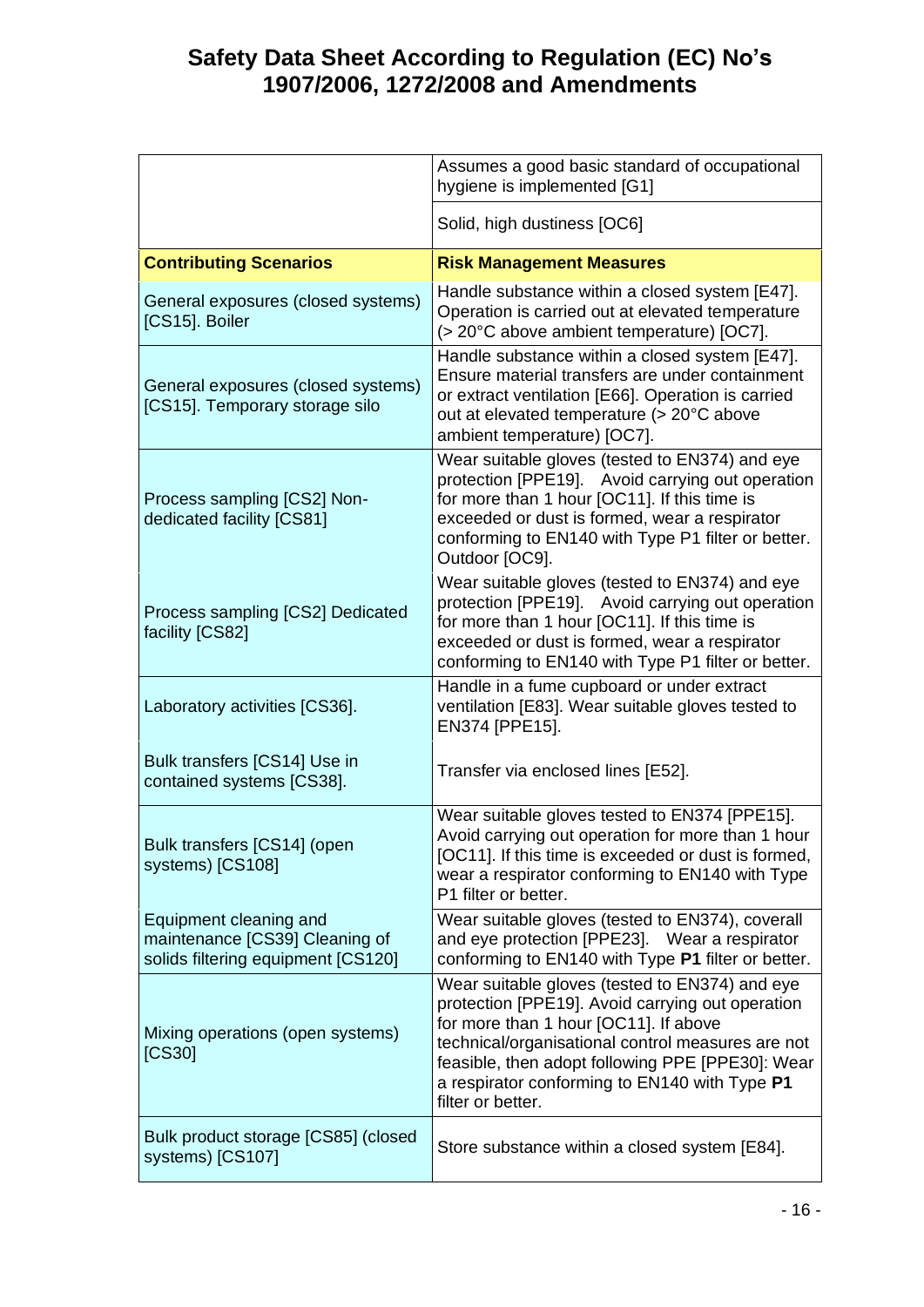| Bulk product storage [CS85] (open<br>systems) [CS108]                                                               | Wear suitable gloves tested to EN374 [PPE15].                                                                                                                                                                                                                        |
|---------------------------------------------------------------------------------------------------------------------|----------------------------------------------------------------------------------------------------------------------------------------------------------------------------------------------------------------------------------------------------------------------|
| <b>Section 2.2</b>                                                                                                  | <b>Control of environmental exposure</b>                                                                                                                                                                                                                             |
| Assessment method                                                                                                   | <b>EUSES</b>                                                                                                                                                                                                                                                         |
| <b>Product characteristics</b>                                                                                      | Ash is composed of minerals, oxides and soluble<br>salts of metals. Water solubility of ash is<br>negligible, but the constituents of Ash may<br>become water soluble in a long run under<br>changing environmental conditions. Hazardous to<br>aquatic environment. |
|                                                                                                                     | EU production: 34100 ktonnes per year                                                                                                                                                                                                                                |
| Amounts used                                                                                                        | Regional production: 34100 ktonnes per year                                                                                                                                                                                                                          |
|                                                                                                                     | Site production: 300 ktonnes per year                                                                                                                                                                                                                                |
| Frequency and duration of use                                                                                       | Emission days per year: 300                                                                                                                                                                                                                                          |
| Environmental factors not influenced                                                                                | Local freshwater dilution fraction: 10                                                                                                                                                                                                                               |
| by risk management                                                                                                  | Local marine dilution fraction: 100                                                                                                                                                                                                                                  |
|                                                                                                                     | Release fraction to air from process: 1.0E10-5                                                                                                                                                                                                                       |
| Other Operational Conditions of use<br>affecting environmental exposure                                             | Release fraction to (waste) water from process:<br>3.0E10-3                                                                                                                                                                                                          |
|                                                                                                                     | Release fraction to soil from process (regional):<br>0.0001 (ERC)                                                                                                                                                                                                    |
| Technical onsite conditions and<br>measures to reduce or limit<br>discharges, air emissions and<br>releases to soil | Air emission controls to be added.                                                                                                                                                                                                                                   |
| Organisation measures to<br>prevent/limit release from site                                                         | Dispose of waste in accordance with<br>environmental legislation.                                                                                                                                                                                                    |
| Conditions and measures related to<br>municipal sewage treatment plant                                              | Not applicable                                                                                                                                                                                                                                                       |
| Conditions and measures related to<br>external treatment of waste for<br>disposal                                   | Not applicable                                                                                                                                                                                                                                                       |
| Conditions and measures related to<br>external recovery of waste                                                    | Not applicable                                                                                                                                                                                                                                                       |
| Other environmental control<br>measures additional to above                                                         | Do not discharge directly in waterways.                                                                                                                                                                                                                              |
| Section 3                                                                                                           | <b>Exposure Estimation</b>                                                                                                                                                                                                                                           |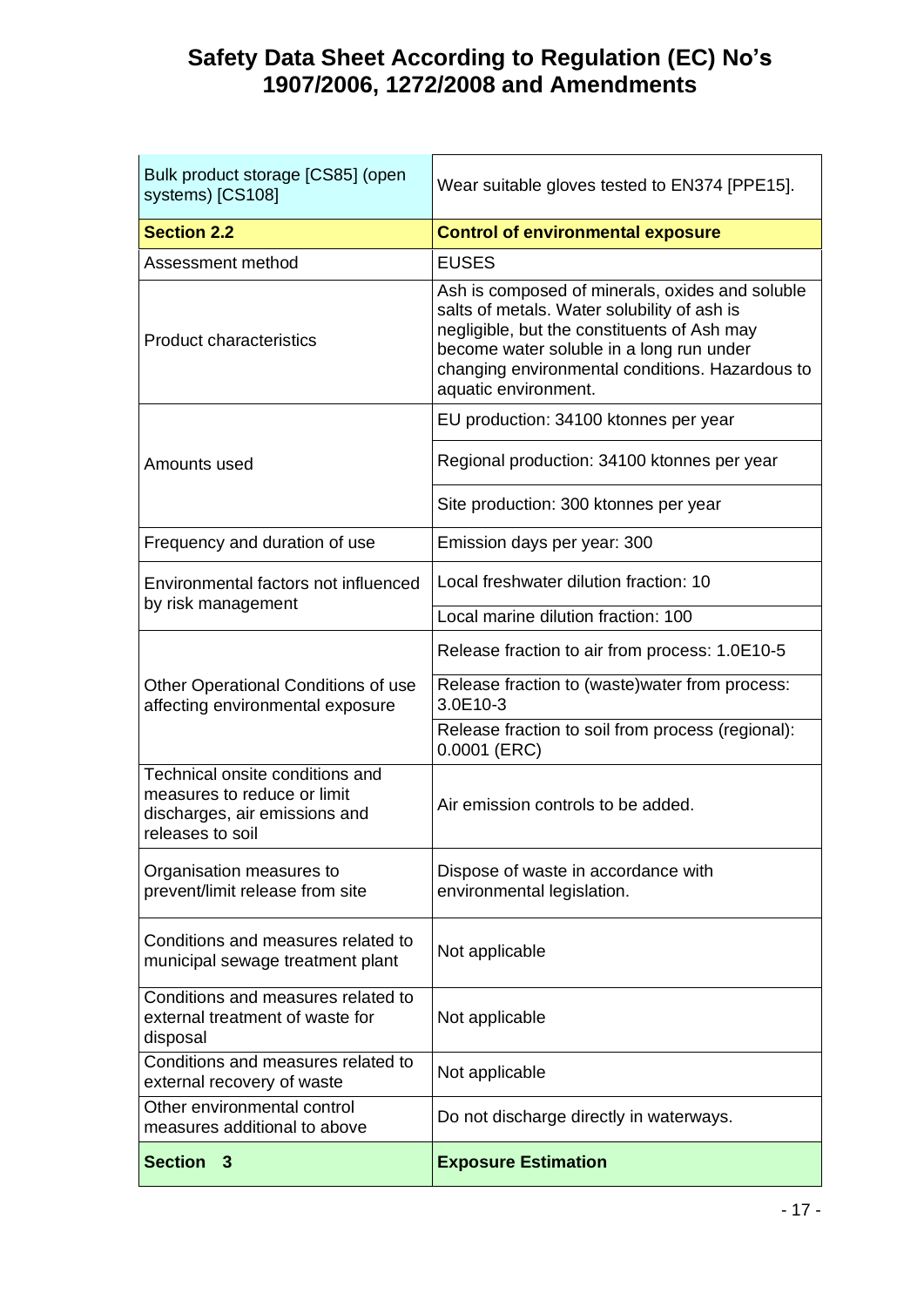| 3.1. Health                        | When the recommended risk management<br>measures (RMMs) and operational conditions<br>(OCs) are observed, exposures are not expected<br>to exceed the predicted DNELs and the resulting<br>risk characterisation ratios are expected to be<br>less than 1 as indicated in Appendix A.1. |
|------------------------------------|-----------------------------------------------------------------------------------------------------------------------------------------------------------------------------------------------------------------------------------------------------------------------------------------|
|                                    |                                                                                                                                                                                                                                                                                         |
| <b>3.2. Environment</b>            | When the recommended risk management<br>measures (RMMs) and operational conditions<br>(OCs) are observed, exposures are not expected<br>to exceed the predicted PNECs and the resulting<br>risk characterisation ratios are expected to be<br>less than 1.                              |
|                                    |                                                                                                                                                                                                                                                                                         |
| <b>Section</b><br>$\boldsymbol{A}$ | Guidance to check compliance with the<br><b>Exposure Scenario</b>                                                                                                                                                                                                                       |
| 4.1. Health                        | Confirm that RMMs and OCs are as described or<br>of equivalent efficiency. See Appendix A.1 for<br>details of efficiencies and OC.                                                                                                                                                      |
|                                    |                                                                                                                                                                                                                                                                                         |
| <b>4.2. Environment</b>            | Confirm that RMMs and OCs are as described or<br>of equivalent efficiency. The required efficiency<br>removal from water is 92.5% which would be<br>typically found in waste-water treatment plant.                                                                                     |
|                                    |                                                                                                                                                                                                                                                                                         |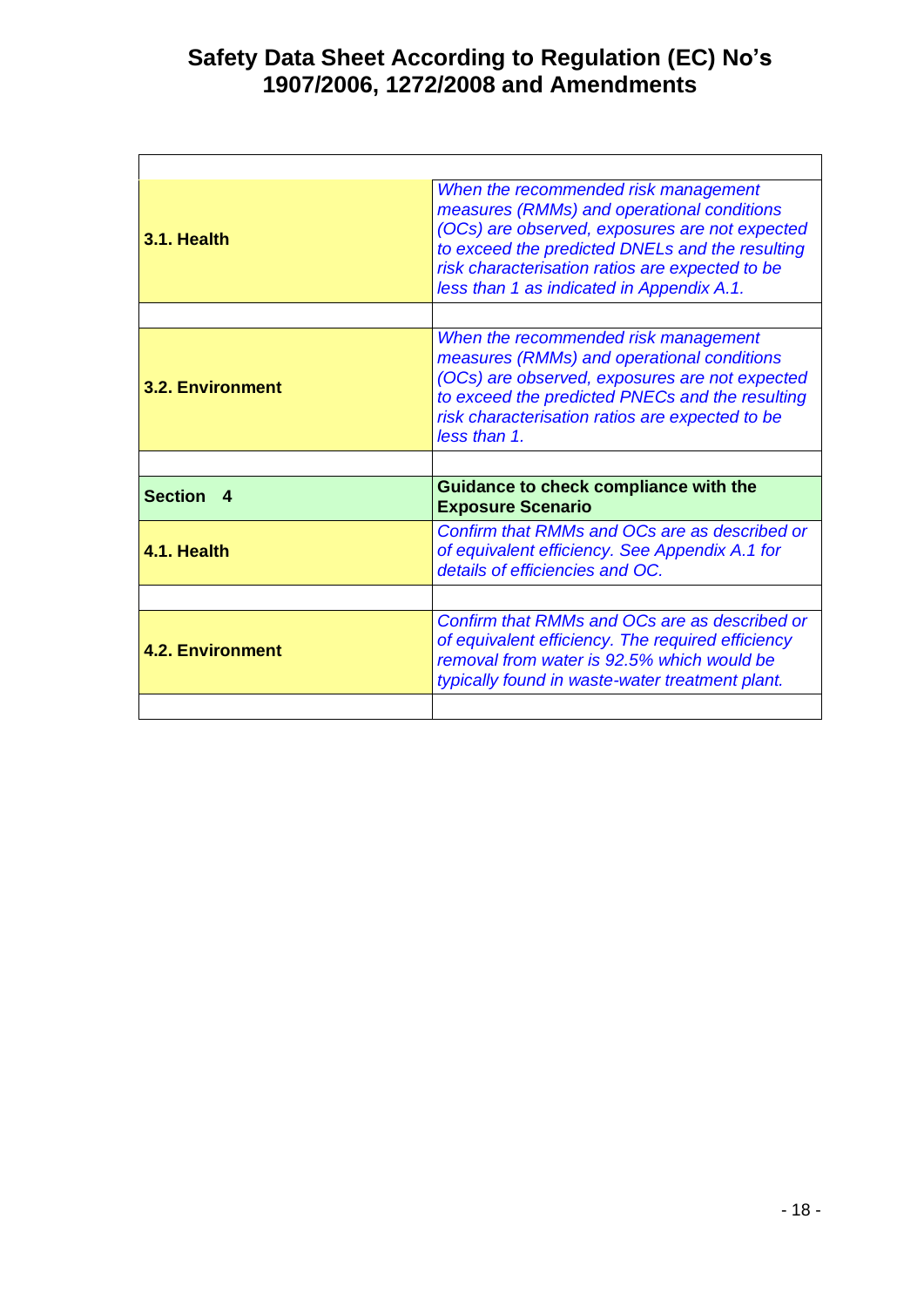# **9.3. Formulation and repacking of Ash**

Includes uses corresponding to formulation and granulation. Material can be stored in closed containers or as bulk material indoors or outdoors. Use includes sampling, laboratory analysis and occasional intimate contact with the material, e.g. hand-mixing. Some ash can enter soil and waterways.

| 9.9. LAPOSUI C SCCIIQI IO                                         |                                                                                                                                                                                                           |  |  |
|-------------------------------------------------------------------|-----------------------------------------------------------------------------------------------------------------------------------------------------------------------------------------------------------|--|--|
| <b>Section 1</b>                                                  | <b>Exposure Scenario Title</b>                                                                                                                                                                            |  |  |
| Title                                                             | <b>Formulation and repacking of Ash</b>                                                                                                                                                                   |  |  |
| Use Descriptor                                                    | Sector of Use: Industrial and professional (SU10,<br>SU13)                                                                                                                                                |  |  |
|                                                                   | Process Categories: PROC2, PROC3, PROC4,<br>PROC5, PROC8a, PROC8b, PROC9, PROC15,<br>PROC19                                                                                                               |  |  |
|                                                                   | Product Categories: PC0 (Building and<br>construction materials), PC9b, PC12                                                                                                                              |  |  |
|                                                                   | <b>Environmental Release Categories: ERC 2</b>                                                                                                                                                            |  |  |
| Processes, tasks, activities covered                              | Formulation and granulation of Ash and its<br>mixtures and its mixtures in continuous or batch<br>processes, including repacking, material<br>transfers, storage and associated laboratory<br>activities. |  |  |
|                                                                   |                                                                                                                                                                                                           |  |  |
| <b>Section 2.1</b>                                                | <b>Control of worker exposure</b>                                                                                                                                                                         |  |  |
| <b>Product characteristics</b>                                    |                                                                                                                                                                                                           |  |  |
| Physical form of product                                          | Solid, not explosive or flammable, particle size<br>distribution 0.2 - 2000 um. Irritates skin and eyes.                                                                                                  |  |  |
| Concentration of substance in<br>product                          | Covers percentage substance in the product up to<br>100 % (unless stated differently) [G13]                                                                                                               |  |  |
| Amounts used                                                      | Not applicable                                                                                                                                                                                            |  |  |
| Frequency and duration of use                                     | Covers daily exposures up to 8 hours (unless<br>stated differently) [G2]                                                                                                                                  |  |  |
| Human factors not influenced by risk<br>management                | Not applicable                                                                                                                                                                                            |  |  |
| <b>Other Operational Conditions</b><br>affecting worker exposure  | Assumes activities are at ambient temperature<br>(unless stated differently) [G17]                                                                                                                        |  |  |
|                                                                   | Assumes a good basic standard of occupational<br>hygiene is implemented [G1]                                                                                                                              |  |  |
| <b>Risk Management Measures</b>                                   |                                                                                                                                                                                                           |  |  |
| Mixing operations (closed systems)<br>[CS29] Closed batch process | Formulate in enclosed or ventilated mixing<br>vessels [E46].                                                                                                                                              |  |  |
| Mixing operations (open systems)<br>[CS30] Batch process          | Formulate in enclosed or ventilated mixing<br>vessels [E46].                                                                                                                                              |  |  |

# **9.3.1. Exposure scenario**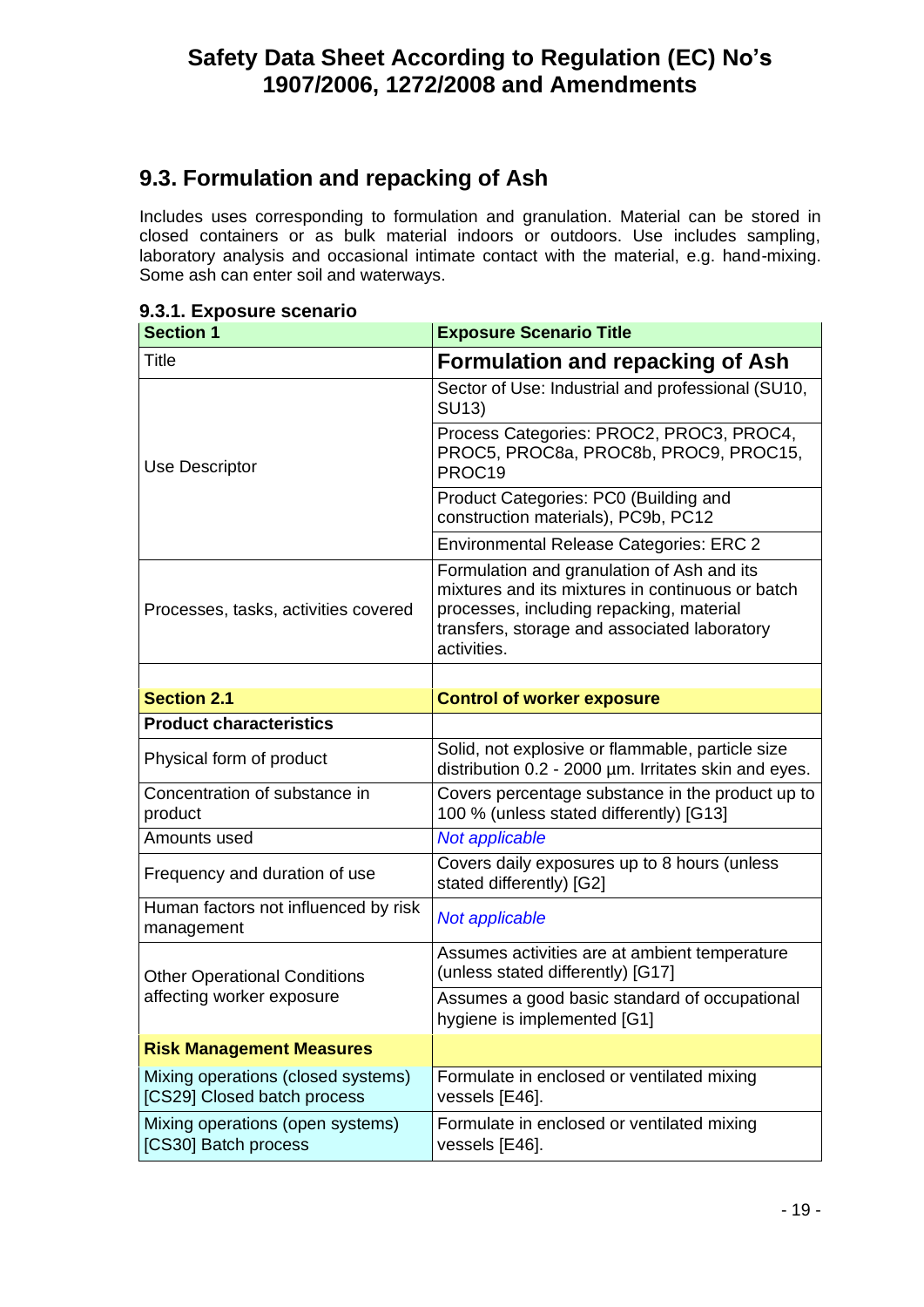| Mixing operations (open systems)<br>[CS30] Open mixing process            | Formulate in enclosed or ventilated mixing<br>vessels [E46].                                                                                                                                                                                                        |  |  |  |
|---------------------------------------------------------------------------|---------------------------------------------------------------------------------------------------------------------------------------------------------------------------------------------------------------------------------------------------------------------|--|--|--|
| Mixing operations (open systems)<br>[CS30] Hand mixing                    | Wear suitable gloves (tested to EN374) and eye<br>protection [PPE19]. Avoid carrying out operation<br>for more than 1 hour [OC11]. If this time is<br>exceeded or dust is formed, wear a respirator<br>conforming to EN140 with Type P1 filter or better.           |  |  |  |
| Process sampling [CS2] Non-<br>dedicated facility [CS81]                  | Wear suitable gloves (tested to EN374) and eye<br>protection [PPE19]. Avoid carrying out operation<br>for more than 1 hour [OC11]. If this time is<br>exceeded or dust is formed, wear a respirator<br>conforming to EN140 with Type P1 filter or better.           |  |  |  |
| Process sampling [CS2] Dedicated<br>facility [CS82]                       | Wear suitable gloves (tested to EN374) and eye<br>protection [PPE19]. Avoid carrying out operation<br>for more than 1 hour [OC11]. If this time is<br>exceeded or dust is formed, wear a respirator<br>conforming to EN140 with Type P1 filter or better.           |  |  |  |
| Laboratory activities [CS36]                                              | Handle in a fume cupboard or under extract<br>ventilation [E83]. Wear suitable gloves tested to<br>EN374 [PPE15].                                                                                                                                                   |  |  |  |
| Drum and small package filling [CS6]<br>Small scale weighing [CS90]       | Solid, low dustiness [OC1]: No specific measures<br>identified [EI18]. Wear suitable gloves tested to<br>EN374 [PPE15]. If dust is formed, wear a<br>respirator conforming to EN140 with Type P1 filter<br>or better.                                               |  |  |  |
| Bulk transfers [CS14] (closed<br>systems) [CS107] Bulk weighing<br>[CS91] | Solid, high dustiness [OC6]: Transfer via<br>enclosed lines [E52].                                                                                                                                                                                                  |  |  |  |
| Bulk transfers [CS14] (closed<br>systems) [CS107] Bulk weighing<br>[CS91] | Solid, low dustiness [OC1]: Ensure material<br>transfers are under containment or extract<br>ventilation [E66].                                                                                                                                                     |  |  |  |
| Equipment cleaning and                                                    | Wear suitable gloves (tested to EN374) and eye                                                                                                                                                                                                                      |  |  |  |
| maintenance [CS39]                                                        | protection [PPE19]. Wear a respirator conforming<br>to EN140 with Type P1filter or better [PPE29].                                                                                                                                                                  |  |  |  |
| Storage [CS67] (closed systems)<br>[CS107]                                | Store substance within a closed system [E84].                                                                                                                                                                                                                       |  |  |  |
| Storage [CS67] (open systems)<br>[CS108]                                  | Wear suitable gloves tested to EN374 [PPE15].                                                                                                                                                                                                                       |  |  |  |
| <b>Section 2.2</b>                                                        | <b>Control of environmental exposure</b>                                                                                                                                                                                                                            |  |  |  |
| Assessment method                                                         | <b>EUSES</b>                                                                                                                                                                                                                                                        |  |  |  |
| <b>Product characteristics</b>                                            | Ash is composed of minerals, oxides and soluble<br>salts of metals. Water solubility of ash is<br>negligible but the constituents of Ash may<br>become water soluble in a long run under<br>changing environmental conditions. Hazardous to<br>aquatic environment. |  |  |  |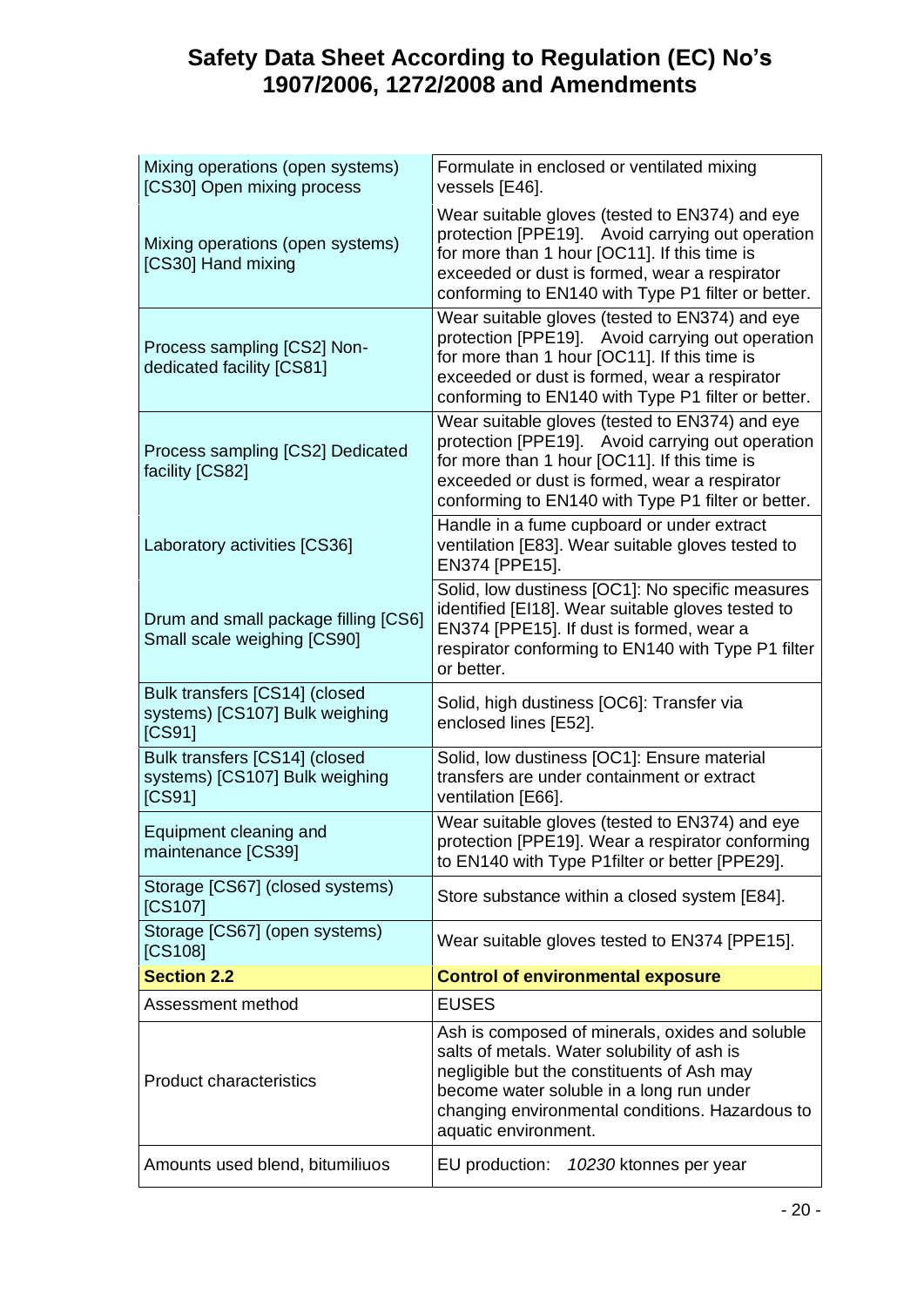|                                                                                                                     | Regional production: 10230 ktonnes per year                                                                                                                                                                                                                                             |  |  |  |
|---------------------------------------------------------------------------------------------------------------------|-----------------------------------------------------------------------------------------------------------------------------------------------------------------------------------------------------------------------------------------------------------------------------------------|--|--|--|
|                                                                                                                     | Site production:<br>ktonnes per year                                                                                                                                                                                                                                                    |  |  |  |
|                                                                                                                     | Fraction of main source: 0.6                                                                                                                                                                                                                                                            |  |  |  |
| Frequency and duration of use                                                                                       | Emission days per year: 300                                                                                                                                                                                                                                                             |  |  |  |
| Environmental factors not influenced<br>by risk management                                                          | Local freshwater dilution fraction: 10                                                                                                                                                                                                                                                  |  |  |  |
|                                                                                                                     | Local marine dilution fraction: 100                                                                                                                                                                                                                                                     |  |  |  |
|                                                                                                                     | Release fraction to air from process: 2.5E10-3                                                                                                                                                                                                                                          |  |  |  |
| Other Operational Conditions of use<br>affecting environmental exposure                                             | Release fraction to surface water from process:<br>1.0E10-3                                                                                                                                                                                                                             |  |  |  |
|                                                                                                                     | Release fraction to soil from process (regional):<br>0.0001 (ERC)                                                                                                                                                                                                                       |  |  |  |
| Technical onsite conditions and<br>measures to reduce or limit<br>discharges, air emissions and<br>releases to soil | Air emission controls to be added.                                                                                                                                                                                                                                                      |  |  |  |
| Organisation measures to                                                                                            | Dispose of waste in accordance with                                                                                                                                                                                                                                                     |  |  |  |
| prevent/limit release from site<br>Conditions and measures related to<br>municipal sewage treatment plant           | environmental legislation.<br>Not applicable                                                                                                                                                                                                                                            |  |  |  |
| Conditions and measures related to<br>external treatment of waste for<br>disposal                                   | Not applicable                                                                                                                                                                                                                                                                          |  |  |  |
| Conditions and measures related to<br>external recovery of waste                                                    | Not applicable                                                                                                                                                                                                                                                                          |  |  |  |
| Other environmental control<br>measures additional to above                                                         | Do not discharge directly in waterways.                                                                                                                                                                                                                                                 |  |  |  |
| <b>Section</b><br>$\overline{3}$                                                                                    | <b>Exposure Estimation</b>                                                                                                                                                                                                                                                              |  |  |  |
|                                                                                                                     |                                                                                                                                                                                                                                                                                         |  |  |  |
| 3.1. Health                                                                                                         | When the recommended risk management<br>measures (RMMs) and operational conditions<br>(OCs) are observed, exposures are not expected<br>to exceed the predicted DNELs and the resulting<br>risk characterisation ratios are expected to be<br>less than 1 as indicated in Appendix A.3. |  |  |  |
|                                                                                                                     |                                                                                                                                                                                                                                                                                         |  |  |  |
| <b>3.2. Environment</b>                                                                                             | When the recommended risk management<br>measures (RMMs) and operational conditions<br>(OCs) are observed, exposures are not expected<br>to exceed the predicted PNECs and the resulting<br>risk characterisation ratios are expected to be<br>less than 1.                              |  |  |  |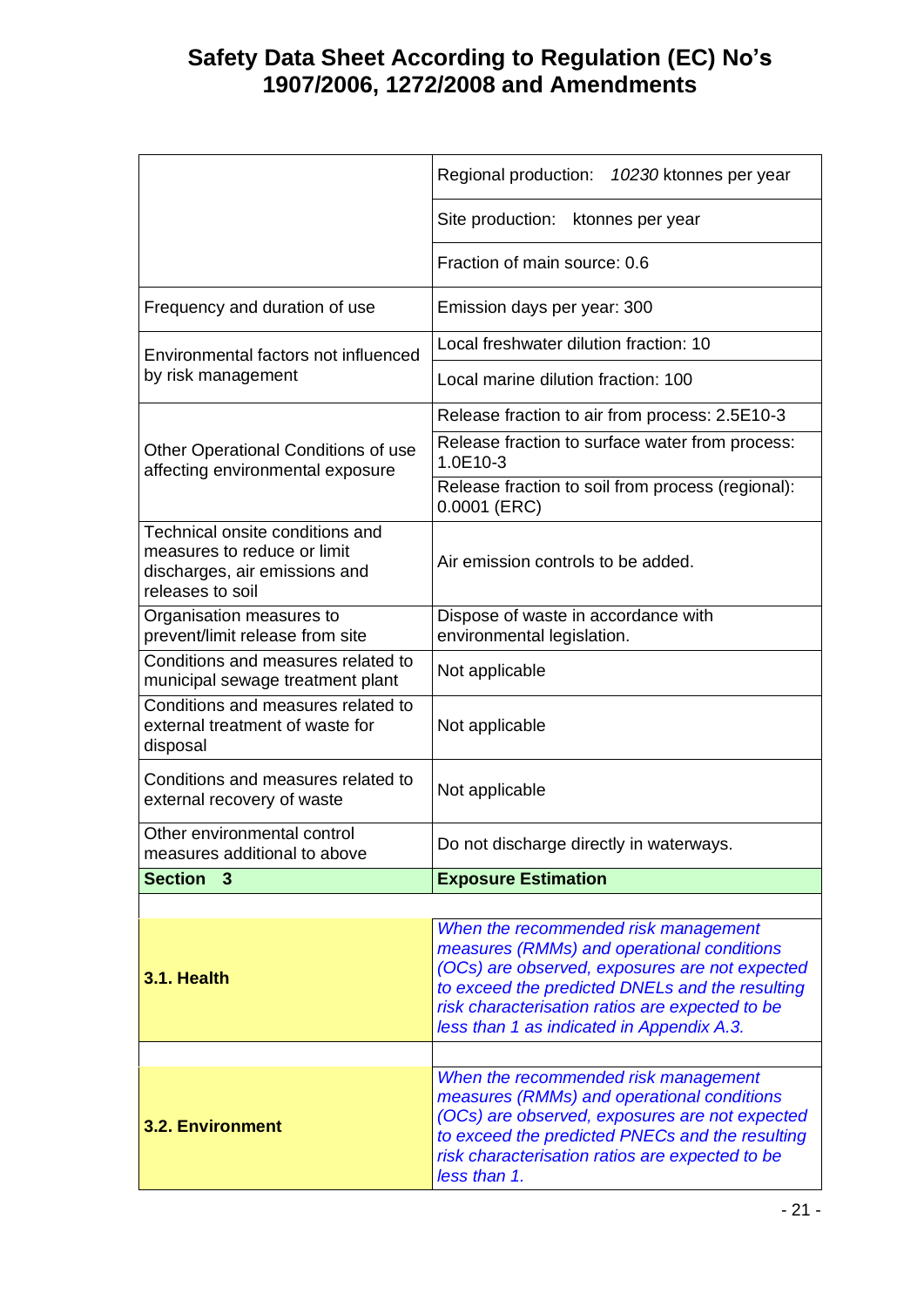| Section 4        | Guidance to check compliance with the<br><b>Exposure Scenario</b>                                                                                                                                   |  |  |  |
|------------------|-----------------------------------------------------------------------------------------------------------------------------------------------------------------------------------------------------|--|--|--|
| 4.1. Health      | Confirm that RMMs and OCs are as described or<br>of equivalent efficiency. See Appendix A.3 for<br>details of efficiencies and OC.                                                                  |  |  |  |
|                  |                                                                                                                                                                                                     |  |  |  |
| 4.2. Environment | Confirm that RMMs and OCs are as described or<br>of equivalent efficiency. The required efficiency<br>removal from water is 92.5% which would be<br>typically found in waste-water treatment plant. |  |  |  |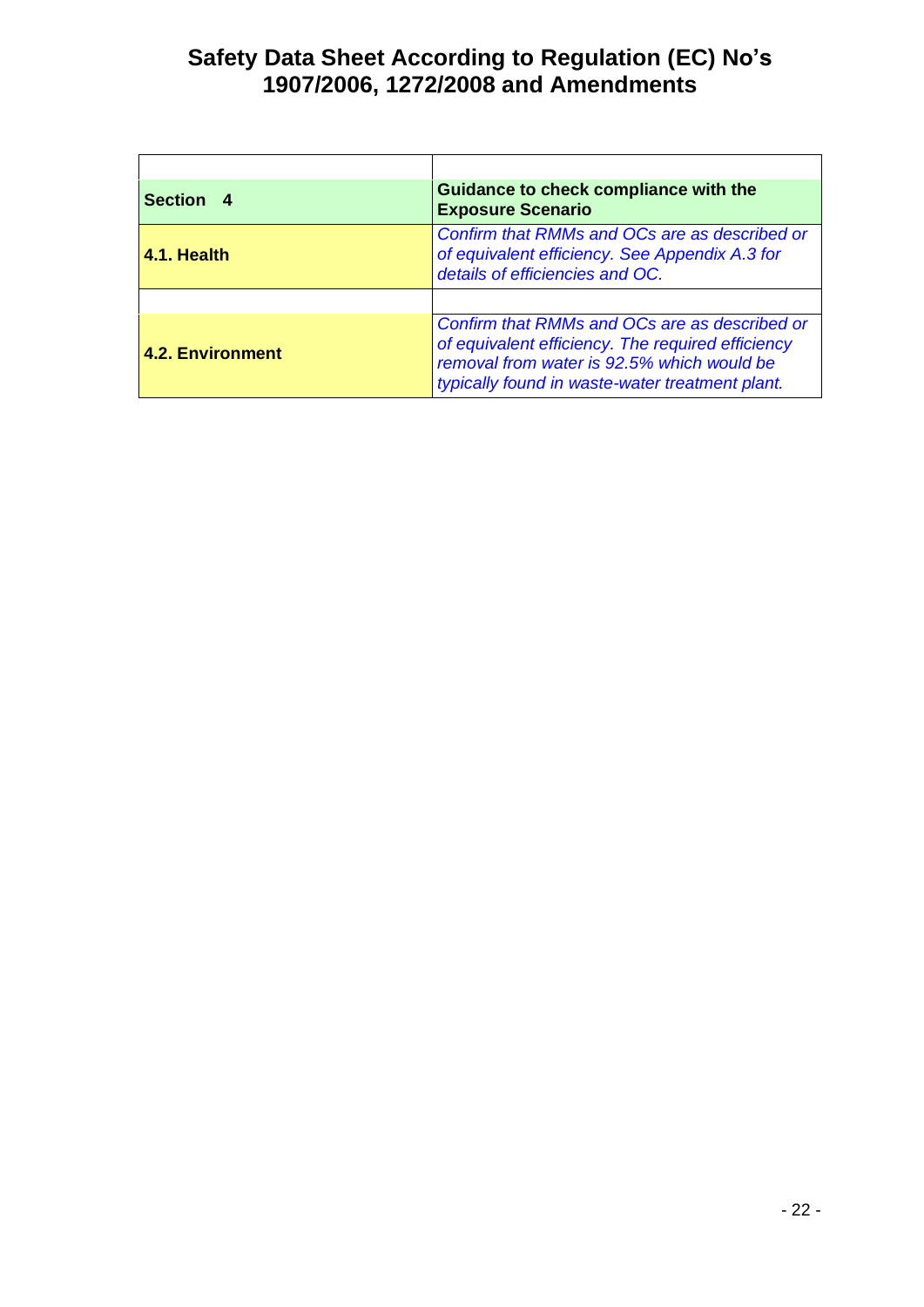# **9.2. Distribution of Ash**

Loading/unloading of Ash with dedicated or non-dedicated systems. Direct short-time contact with ash is typical. Some Ash ends up to waterways and to soil.

| .2. LAPOSUI C SOCIIQI I                                          |                                                                                                                                                                                                                                                                             |  |  |
|------------------------------------------------------------------|-----------------------------------------------------------------------------------------------------------------------------------------------------------------------------------------------------------------------------------------------------------------------------|--|--|
| <b>Section 1</b>                                                 | <b>Exposure Scenario Title</b>                                                                                                                                                                                                                                              |  |  |
| Title                                                            | <b>Distribution of Ash</b>                                                                                                                                                                                                                                                  |  |  |
| Use Descriptor                                                   | Sector of Use: Industrial and professional (SU6b,<br><b>SU8, SU23)</b>                                                                                                                                                                                                      |  |  |
|                                                                  | Process Categories: PROC2, PROC4, PROC8a,<br>PROC8b, PROC15, PROC19                                                                                                                                                                                                         |  |  |
|                                                                  | <b>Environmental Release Categories: ERC 1</b>                                                                                                                                                                                                                              |  |  |
| Processes, tasks, activities covered                             | Loading/unloading of Ash, including its<br>distribution and storage.                                                                                                                                                                                                        |  |  |
| <b>Section 2</b>                                                 | <b>Operational conditions and risk management</b><br>measures                                                                                                                                                                                                               |  |  |
|                                                                  |                                                                                                                                                                                                                                                                             |  |  |
| <b>Section 2.1</b>                                               | <b>Control of worker exposure</b>                                                                                                                                                                                                                                           |  |  |
| <b>Product characteristics</b>                                   |                                                                                                                                                                                                                                                                             |  |  |
| Physical form of product                                         | Solid, not explosive or flammable, particle size<br>distribution 0.2 - 2000 µm. Irritates skin and eyes.                                                                                                                                                                    |  |  |
| Concentration of substance in<br>product                         | Covers percentage substance in the product up to<br>100 % (unless stated differently) [G13]                                                                                                                                                                                 |  |  |
| Amounts used                                                     | Not applicable                                                                                                                                                                                                                                                              |  |  |
| Frequency and duration of use                                    | Covers daily exposures up to 8 hours (unless<br>stated differently) [G2]                                                                                                                                                                                                    |  |  |
| Human factors not influenced by risk<br>management               | Not applicable                                                                                                                                                                                                                                                              |  |  |
| <b>Other Operational Conditions</b><br>affecting worker exposure | Assumes activities are at ambient temperature<br>(unless stated differently) [G17]                                                                                                                                                                                          |  |  |
|                                                                  | Assumes a good basic standard of occupational<br>hygiene is implemented [G1]                                                                                                                                                                                                |  |  |
|                                                                  | Solid, high dustiness [OC6]                                                                                                                                                                                                                                                 |  |  |
| <b>Risk Management Measures</b>                                  |                                                                                                                                                                                                                                                                             |  |  |
| Process sampling [CS2] Non-<br>dedicated facility [CS81]         | Wear suitable gloves (tested to EN374) and eye<br>protection [PPE19]. Avoid carrying out operation<br>for more than 1 hour [OC11]. If this time is<br>exceeded or dust is formed, wear a respirator<br>conforming to EN140 with Type P1 filter or better.<br>Outdoor [OC9]. |  |  |
| Laboratory activities [CS36]                                     | Handle in a fume cupboard or under extract<br>ventilation [E83]. Wear suitable gloves tested to                                                                                                                                                                             |  |  |

**9.2.1. Exposure scenario**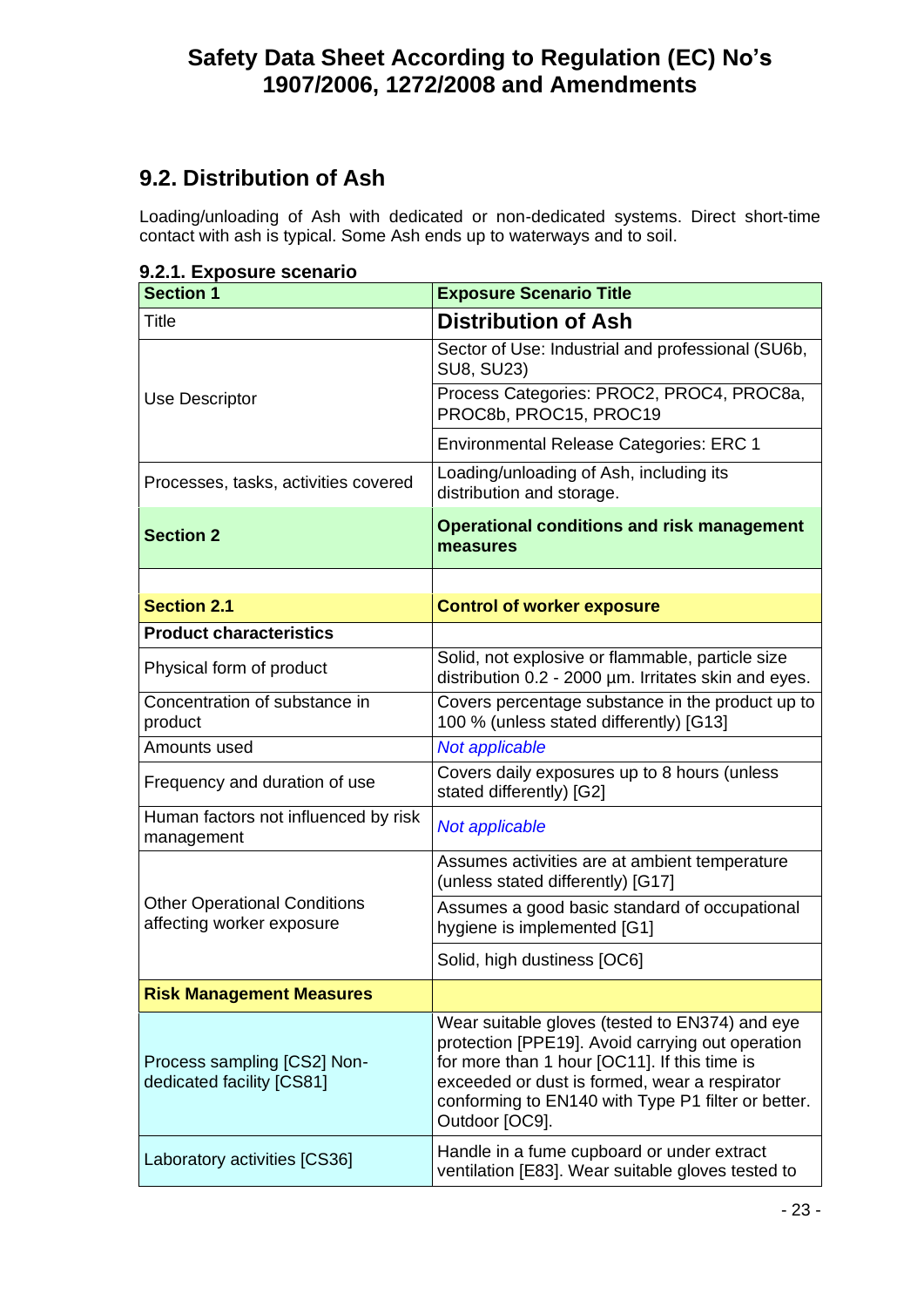|                                                   | EN374 [PPE15].                                                                                                                                                                                                                                                                                                             |  |  |
|---------------------------------------------------|----------------------------------------------------------------------------------------------------------------------------------------------------------------------------------------------------------------------------------------------------------------------------------------------------------------------------|--|--|
| Bulk transfers [CS14] (closed<br>systems) [CS107] | Transfer via enclosed lines [E52].                                                                                                                                                                                                                                                                                         |  |  |
| Bulk transfers [CS14] (open<br>systems) [CS108]   | Wear suitable gloves tested to EN374 [PPE15].<br>Avoid carrying out operation for more than 1 hour<br>[OC11]. If this time is exceeded or dust is formed,<br>wear a respirator conforming to EN140 with Type<br>P1 filter or better.                                                                                       |  |  |
| Equipment cleaning and<br>maintenance [CS39]      | Wear suitable gloves (tested to EN374) and eye<br>protection [PPE19]. Wear a respirator<br>conforming to EN140 with Type P1 filter or better.                                                                                                                                                                              |  |  |
| Mixing operations (open systems)<br>[CS30]        | Wear suitable gloves (tested to EN374) and eye<br>protection [PPE19]. Avoid carrying out operation<br>for more than 1 hour [OC11]. If above<br>technical/organisational control measures are not<br>feasible, then adopt following PPE [PPE30]: Wear<br>a respirator conforming to EN140 with Type P1<br>filter or better. |  |  |
| Storage [CS67] (closed systems)<br>[CS107]        | Store substance within a closed system [E84].                                                                                                                                                                                                                                                                              |  |  |
| Storage [CS67] (open systems)<br>[CS108]          | Wear suitable gloves tested to EN374 [PPE15].                                                                                                                                                                                                                                                                              |  |  |
| <b>Section 2.2</b>                                | <b>Control of environmental exposure</b>                                                                                                                                                                                                                                                                                   |  |  |
|                                                   |                                                                                                                                                                                                                                                                                                                            |  |  |
| Assessment method                                 | <b>EUSES</b>                                                                                                                                                                                                                                                                                                               |  |  |
| <b>Product characteristics</b>                    | Ash is composed of minerals, oxides and soluble<br>salts of metals. Water solubility of ash is<br>negligible but the constituents of Ash may<br>become water soluble in a long run under<br>changing environmental conditions. Hazardous to<br>aquatic environment.                                                        |  |  |
|                                                   | EU production: 34100 ktonnes per year                                                                                                                                                                                                                                                                                      |  |  |
| Amounts used                                      | Regional production: 34100 ktonnes per year                                                                                                                                                                                                                                                                                |  |  |
|                                                   | Site production: 300 ktonnes per year                                                                                                                                                                                                                                                                                      |  |  |
| Frequency and duration of use                     | Emission days per year: 300                                                                                                                                                                                                                                                                                                |  |  |
| Environmental factors not influenced              | Local freshwater dilution fraction: 10                                                                                                                                                                                                                                                                                     |  |  |
| by risk management                                | Local marine dilution fraction: 100                                                                                                                                                                                                                                                                                        |  |  |
|                                                   | Release fraction to air from process: 1.0E10-5                                                                                                                                                                                                                                                                             |  |  |
| Other Operational Conditions of use               | Release fraction to (waste) water from process:<br>3.0E10-3                                                                                                                                                                                                                                                                |  |  |
| affecting environmental exposure                  | Release fraction to soil from process (regional):<br>0.0001 (ERC)                                                                                                                                                                                                                                                          |  |  |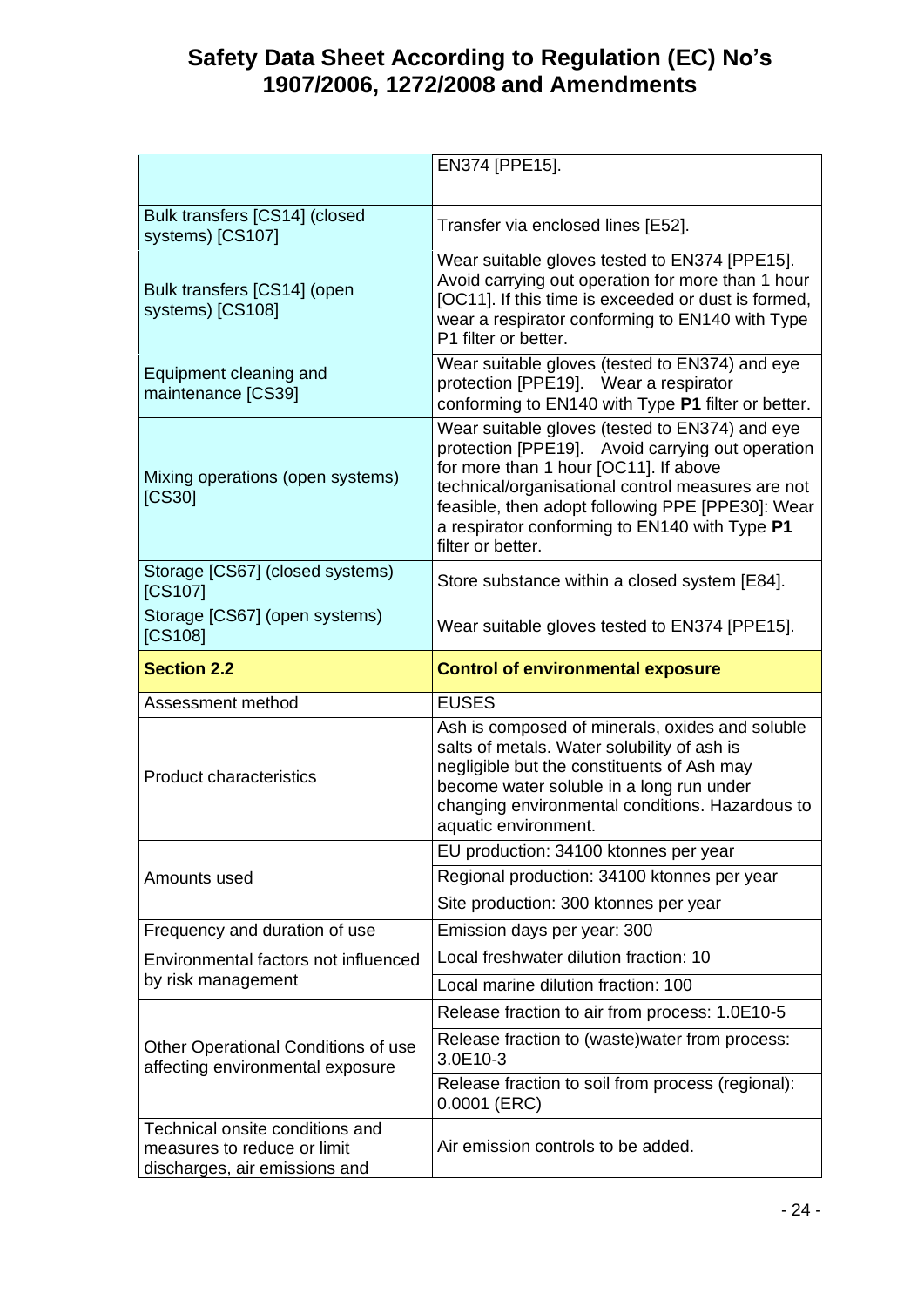| releases to soil                                                                  |                                                                                                                                                                                                                                                                                         |  |
|-----------------------------------------------------------------------------------|-----------------------------------------------------------------------------------------------------------------------------------------------------------------------------------------------------------------------------------------------------------------------------------------|--|
| Organisation measures to<br>prevent/limit release from site                       | Dispose of waste in accordance with<br>environmental legislation.                                                                                                                                                                                                                       |  |
| Conditions and measures related to<br>municipal sewage treatment plant            | Not applicable                                                                                                                                                                                                                                                                          |  |
| Conditions and measures related to<br>external treatment of waste for<br>disposal | Not applicable                                                                                                                                                                                                                                                                          |  |
| Conditions and measures related to<br>external recovery of waste                  | Not applicable                                                                                                                                                                                                                                                                          |  |
| Other environmental control<br>measures additional to above                       | Do not discharge directly in waterways.                                                                                                                                                                                                                                                 |  |
| Section 3                                                                         | <b>Exposure Estimation</b>                                                                                                                                                                                                                                                              |  |
|                                                                                   |                                                                                                                                                                                                                                                                                         |  |
| 3.1. Health                                                                       | When the recommended risk management<br>measures (RMMs) and operational conditions<br>(OCs) are observed, exposures are not expected<br>to exceed the predicted DNELs and the resulting<br>risk characterisation ratios are expected to be<br>less than 1 as indicated in Appendix A.2. |  |
|                                                                                   |                                                                                                                                                                                                                                                                                         |  |
| 3.2. Environment                                                                  | When the recommended risk management<br>measures (RMMs) and operational conditions<br>(OCs) are observed, exposures are not expected<br>to exceed the predicted PNECs and the resulting<br>risk characterisation ratios are expected to be<br>less than 1.                              |  |
|                                                                                   |                                                                                                                                                                                                                                                                                         |  |
| <b>Section</b><br>4                                                               | <b>Guidance to check compliance with the</b><br><b>Exposure Scenario</b>                                                                                                                                                                                                                |  |
| 4.1. Health                                                                       | Confirm that RMMs and OCs are as described or<br>of equivalent efficiency. See Appendix A.2 for<br>details of efficiencies and OC.                                                                                                                                                      |  |
|                                                                                   |                                                                                                                                                                                                                                                                                         |  |
| <b>4.2. Environment</b>                                                           | Confirm that RMMs and OCs are as described or<br>of equivalent efficiency. The required efficiency<br>removal from water is 92.5% which would be<br>typically found in waste-water treatment plant.                                                                                     |  |
|                                                                                   |                                                                                                                                                                                                                                                                                         |  |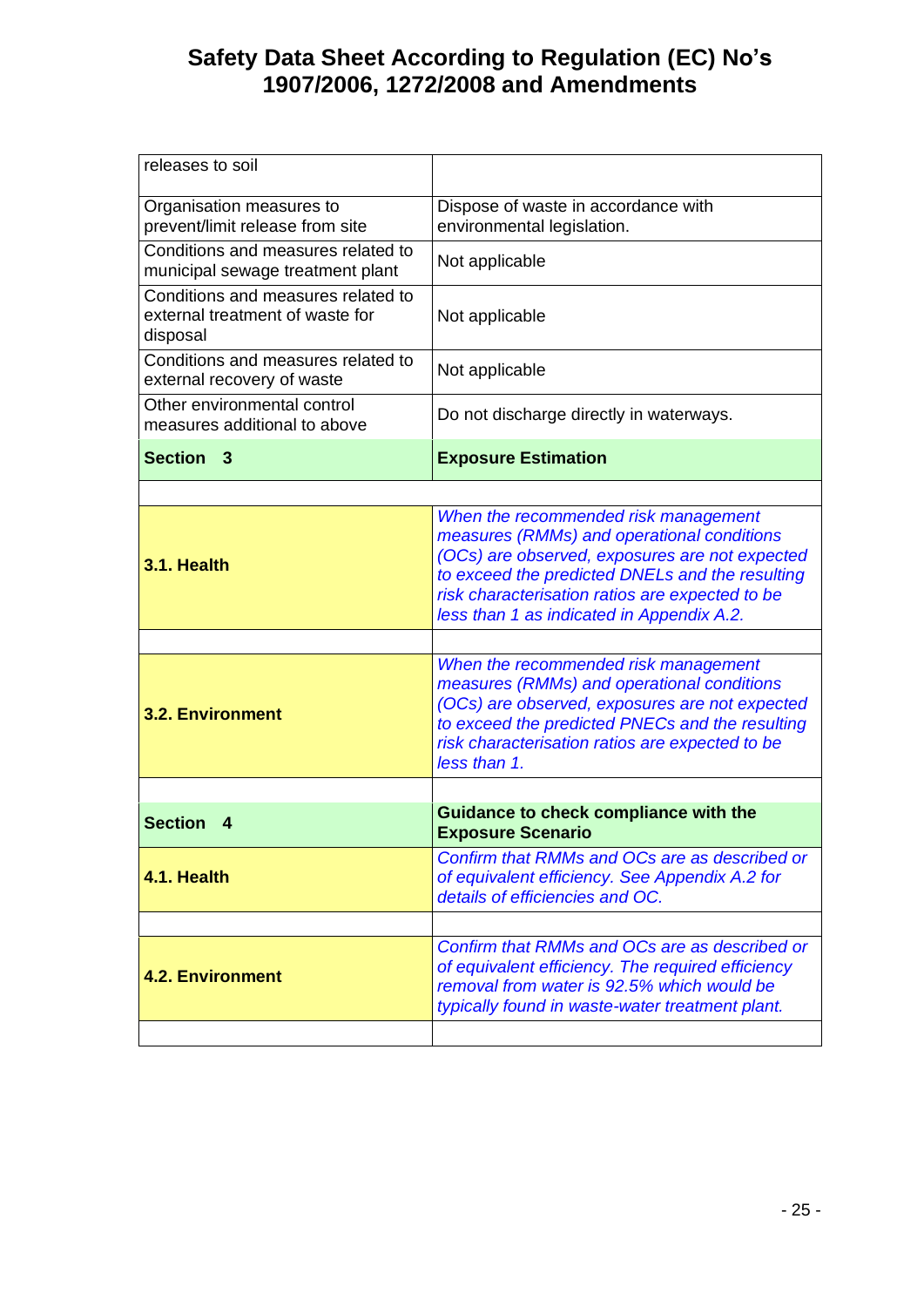# **9.7. Use of Ash as fertilizer**

Wide dispersive professional use of substance and its mixtures.

| 9.7.1. Exposure sechano<br><b>Section 1</b>                      | <b>Exposure Scenario Title</b>                                                                                                     |  |  |
|------------------------------------------------------------------|------------------------------------------------------------------------------------------------------------------------------------|--|--|
| Title                                                            | Use of Ash as fertilizer                                                                                                           |  |  |
|                                                                  | Sector of Use: Professional (SU1)                                                                                                  |  |  |
| Use Descriptor                                                   | Process Categories: PROC1, PROC8a, PROC8b,<br>PROC11                                                                               |  |  |
|                                                                  | <b>Product Categories: PC12</b>                                                                                                    |  |  |
|                                                                  | <b>Environmental Release Categories: ERC 8E</b>                                                                                    |  |  |
| Processes, tasks, activities covered                             | Spreading of Ash as such or as formulation with a<br>dedicated equipment including repackaging,<br>material transfers and storage. |  |  |
| <b>Section 2</b>                                                 | <b>Operational conditions and risk management</b><br>measures                                                                      |  |  |
|                                                                  |                                                                                                                                    |  |  |
| <b>Section 2.1</b>                                               | <b>Control of worker exposure</b>                                                                                                  |  |  |
| <b>Product characteristics</b>                                   |                                                                                                                                    |  |  |
| Physical form of product                                         | Solid, not explosive or flammable, particle size<br>distribution 0.2 - 2000 um. Irritates skin and eyes.                           |  |  |
| Concentration of substance in<br>product                         | Covers percentage substance in the product up to<br>100 % (unless stated differently) [G13]                                        |  |  |
| Amounts used                                                     | Not applicable                                                                                                                     |  |  |
| Frequency and duration of use                                    | Covers daily exposures up to 8 hours (unless<br>stated differently) [G2]                                                           |  |  |
| Human factors not influenced by risk<br>management               | Not applicable                                                                                                                     |  |  |
|                                                                  | Assumes activities are at ambient temperature<br>(unless stated differently) [G17]                                                 |  |  |
| <b>Other Operational Conditions</b><br>affecting worker exposure | Assumes a good basic standard of occupational<br>hygiene is implemented [G1]                                                       |  |  |
|                                                                  | Solid, low dustiness [OC1]                                                                                                         |  |  |
| <b>Risk Management Measures</b>                                  |                                                                                                                                    |  |  |
| <b>Bulk transfers [CS14]</b>                                     | No specific measures identified [EI18]. Outdoor<br>[OC9]. If in contact with material, wear suitable<br>gloves tested to EN374.    |  |  |
| Spraying/fogging by machine<br>application [CS25]                | If in contact with material, wear suitable gloves<br>tested to EN374. Outdoor [OC9].                                               |  |  |

## **9.7.1. Exposure scenario**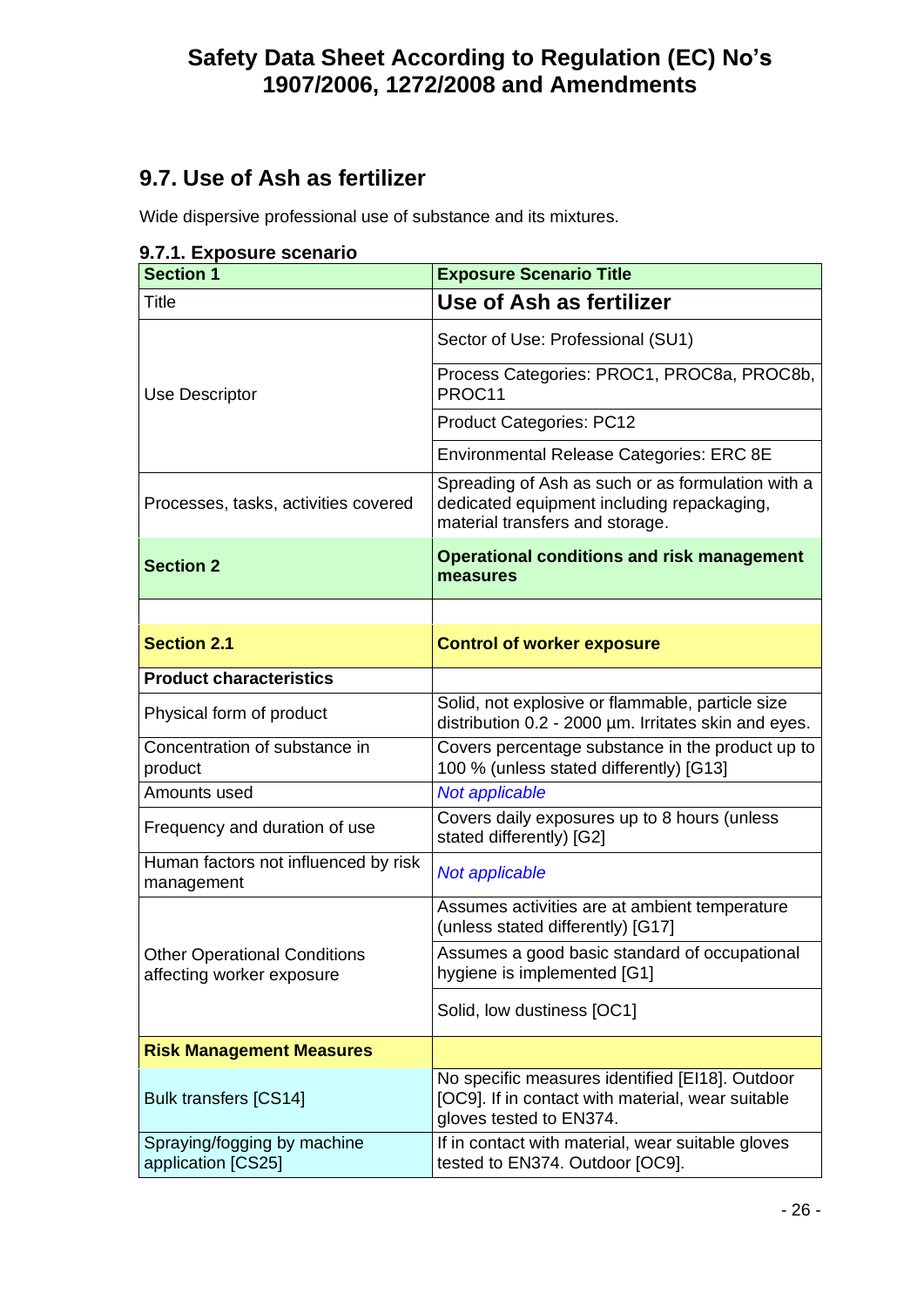| Equipment cleaning and<br>maintenance [CS39]                                                                        | Wear suitable gloves tested to EN374 [PPE15].                                                                                                                                                                                                                       |
|---------------------------------------------------------------------------------------------------------------------|---------------------------------------------------------------------------------------------------------------------------------------------------------------------------------------------------------------------------------------------------------------------|
| Vessel / container cleaning [CS103]                                                                                 | Wear suitable gloves tested to EN374 [PPE15].                                                                                                                                                                                                                       |
| Storage [CS67]                                                                                                      | Store finished products in closed containers (e.g.<br>bulk tanks, drums, cans) [A5].                                                                                                                                                                                |
| <b>Section 2.2</b>                                                                                                  | <b>Control of environmental exposure</b>                                                                                                                                                                                                                            |
| Assessment method                                                                                                   | <b>EUSES</b>                                                                                                                                                                                                                                                        |
| <b>Product characteristics</b>                                                                                      | Ash is composed of minerals, oxides and soluble<br>salts of metals. Water solubility of ash is<br>negligible but the constituents of Ash may<br>become water soluble in a long run under<br>changing environmental conditions. Hazardous to<br>aquatic environment. |
|                                                                                                                     | EU tonnage: 10230 ktonnes per year                                                                                                                                                                                                                                  |
| Amounts used                                                                                                        | Regional tonnage: 10230 ktonnes per year                                                                                                                                                                                                                            |
|                                                                                                                     | Fraction of main source:                                                                                                                                                                                                                                            |
| Frequency and duration of use                                                                                       | Intermittent release? Emission days per year:                                                                                                                                                                                                                       |
|                                                                                                                     | Local freshwater dilution fraction: 10                                                                                                                                                                                                                              |
| Environmental factors not influenced<br>by risk management                                                          | Local marine dilution fraction: 100                                                                                                                                                                                                                                 |
|                                                                                                                     | Release fraction to air from process (regional):<br>0.011                                                                                                                                                                                                           |
| Other Operational Conditions of use<br>affecting environmental exposure                                             | Release fraction to freshwater from process: 0.05                                                                                                                                                                                                                   |
|                                                                                                                     | Release fraction to soil from process (regional):<br>$0.01$ (ERC)                                                                                                                                                                                                   |
| Technical onsite conditions and<br>measures to reduce or limit<br>discharges, air emissions and<br>releases to soil |                                                                                                                                                                                                                                                                     |
| Organisation measures to<br>prevent/limit release from site                                                         | Dispose of waste in accordance with<br>environmental legislation.                                                                                                                                                                                                   |
| Conditions and measures related to<br>municipal sewage treatment plant                                              | Not applicable                                                                                                                                                                                                                                                      |
| Conditions and measures related to<br>external treatment of waste for<br>disposal                                   | Not applicable                                                                                                                                                                                                                                                      |
| Conditions and measures related to<br>external recovery of waste                                                    | Not applicable                                                                                                                                                                                                                                                      |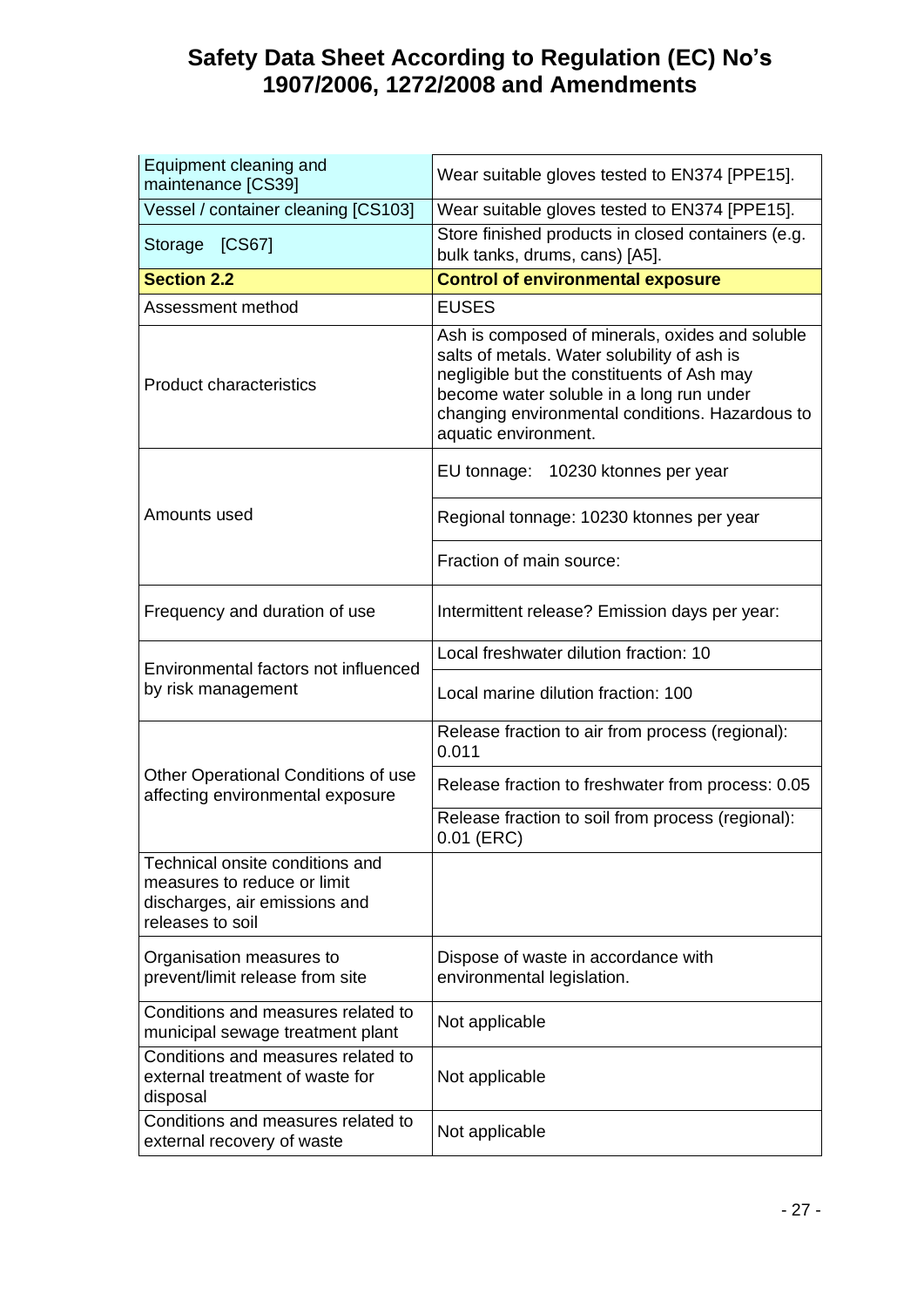| Other environmental control<br>measures additional to above | Do not discharge directly in waterways.                                                                                                                                                                                                                                                 |
|-------------------------------------------------------------|-----------------------------------------------------------------------------------------------------------------------------------------------------------------------------------------------------------------------------------------------------------------------------------------|
| Section 3                                                   | <b>Exposure Estimation</b>                                                                                                                                                                                                                                                              |
|                                                             |                                                                                                                                                                                                                                                                                         |
| 3.1. Health                                                 | When the recommended risk management<br>measures (RMMs) and operational conditions<br>(OCs) are observed, exposures are not expected<br>to exceed the predicted DNELs and the resulting<br>risk characterisation ratios are expected to be<br>less than 1 as indicated in Appendix A.9. |
|                                                             |                                                                                                                                                                                                                                                                                         |
| 3.2. Environment                                            | When the recommended risk management<br>measures (RMMs) and operational conditions<br>(OCs) are observed, exposures are not expected<br>to exceed the predicted PNECs and the resulting<br>risk characterisation ratios are expected to be<br>less than 1.                              |
|                                                             |                                                                                                                                                                                                                                                                                         |
| Section 4                                                   | Guidance to check compliance with the<br><b>Exposure Scenario</b>                                                                                                                                                                                                                       |
| 4.1. Health                                                 | Confirm that RMMs and OCs are as described or<br>of equivalent efficiency. See Appendix A.9 for<br>details of efficiencies and OC.                                                                                                                                                      |
|                                                             |                                                                                                                                                                                                                                                                                         |
| <b>4.2. Environment</b>                                     | Confirm that RMMs and OCs are as described or<br>of equivalent efficiency. The required efficiency<br>removal from water is 92.5% which would be<br>typically found in waste-water treatment plant.                                                                                     |
|                                                             |                                                                                                                                                                                                                                                                                         |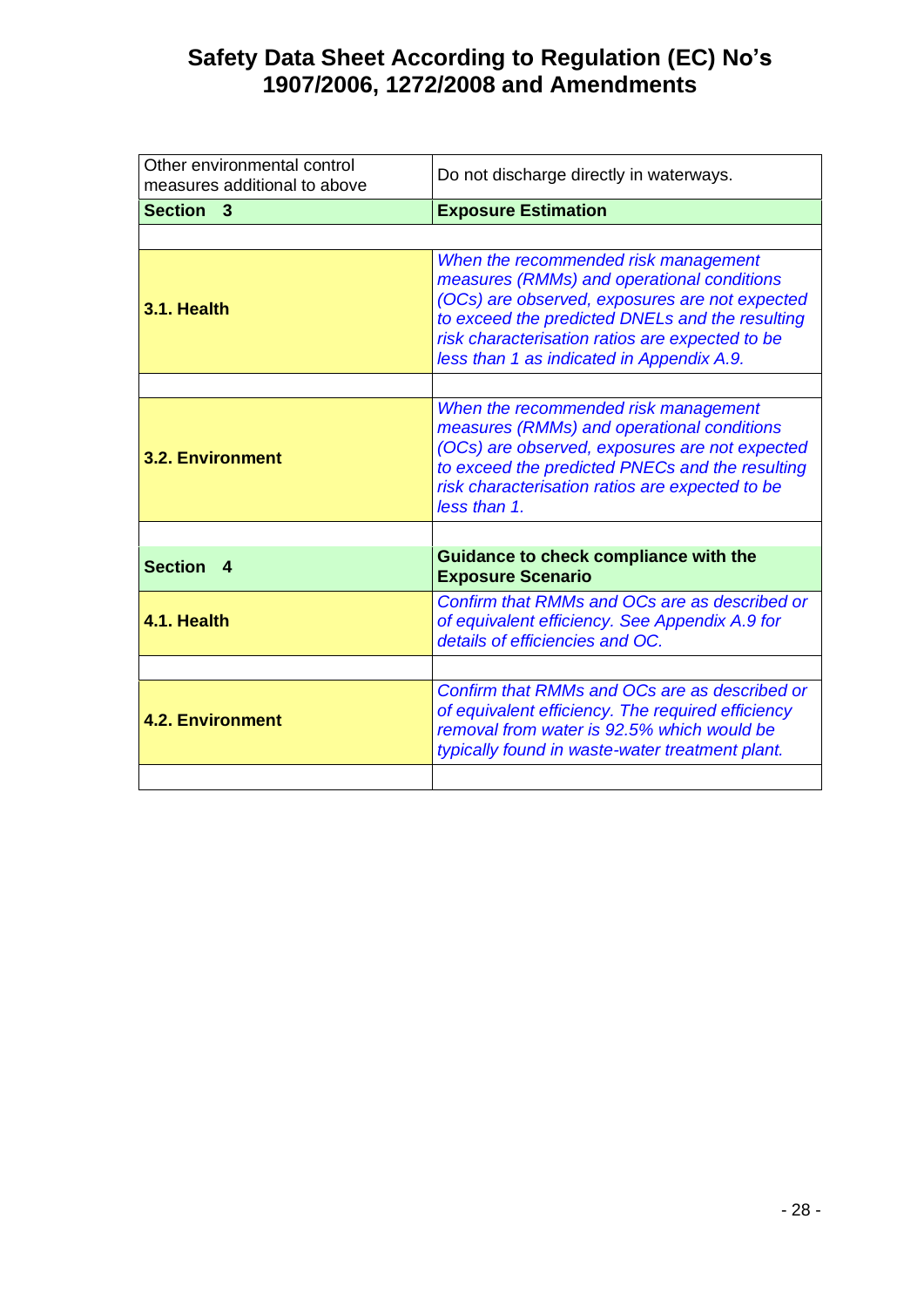**Appendix 2: Risk Characterisation**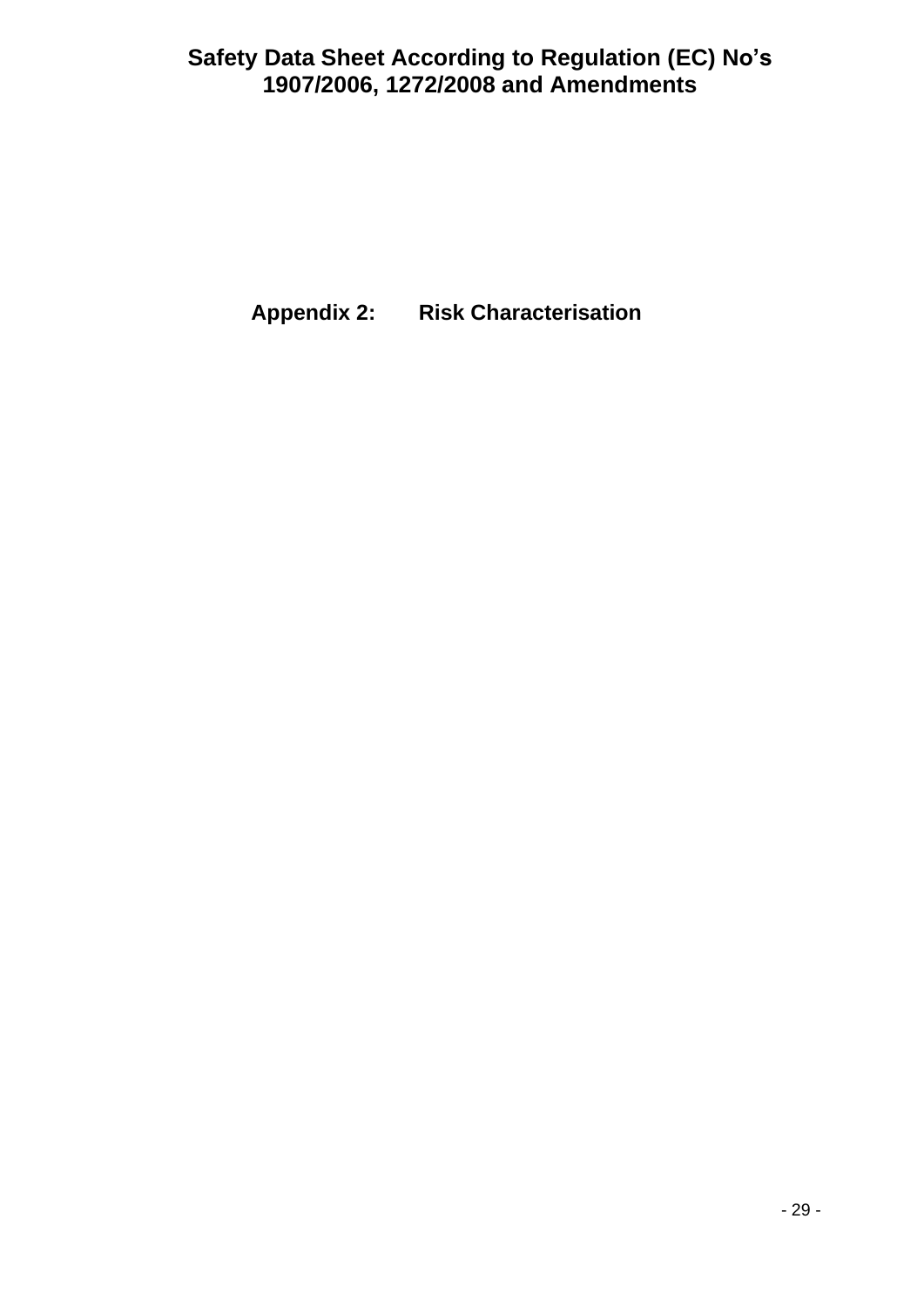# **10.1. Production of Ash**

# **10.1.1. Human health**

### **10.1.1.1. Workers**

## **Table 42. Substance specific RCRs**

| <b>Contributing Scenarios</b>                                                                  | <b>RCR</b><br>(inhalation) | <b>RCR</b> (dermal) | <b>RCR</b> (all<br>routes) |  |
|------------------------------------------------------------------------------------------------|----------------------------|---------------------|----------------------------|--|
| General exposures (closed systems)<br>[CS15]                                                   | 0.0100                     | 0.0200              | 0.0300                     |  |
| General exposures (closed systems)<br>[CS15]                                                   | 0.0100                     | 0.0043              | 0.0143                     |  |
| Process sampling [CS2] Non-<br>dedicated facility [CS81]                                       | 0.7000                     | 0.0004              | 0.7004                     |  |
| Process sampling [CS2] Dedicated<br>facility [CS82]                                            | 0.5000                     | 0.0196              | 0.5196                     |  |
| Laboratory activities [CS36]                                                                   | 0.0500                     | 0.0043              | 0.0543                     |  |
| Bulk transfers [CS14] Use in<br>contained systems [CS38]                                       | 0.0000                     | 0.0986              | 0.0986                     |  |
| Bulk transfers [CS14] (open systems)<br>[CS108]                                                | 0.0000                     | 0.0200              | 0.0200                     |  |
| Equipment cleaning and maintenance<br>[CS39] Cleaning of solids filtering<br>equipment [CS120] | 0.5000                     | 0.1959              | 0.6959                     |  |
| Mixing operations (open systems)<br><b>[CS30]</b>                                              | 0.3500                     | 0.0404              | 0.3904                     |  |
| Bulk product storage [CS85] (closed<br>systems) [CS107]                                        | 0.0100                     | 0.0200              | 0.0300                     |  |
| Bulk product storage [CS85] (open<br>systems) [CS108]                                          | 0.0070                     | 0.0020              | 0.0090                     |  |

#### **10.1.1.2. Consumers**

Not relevant.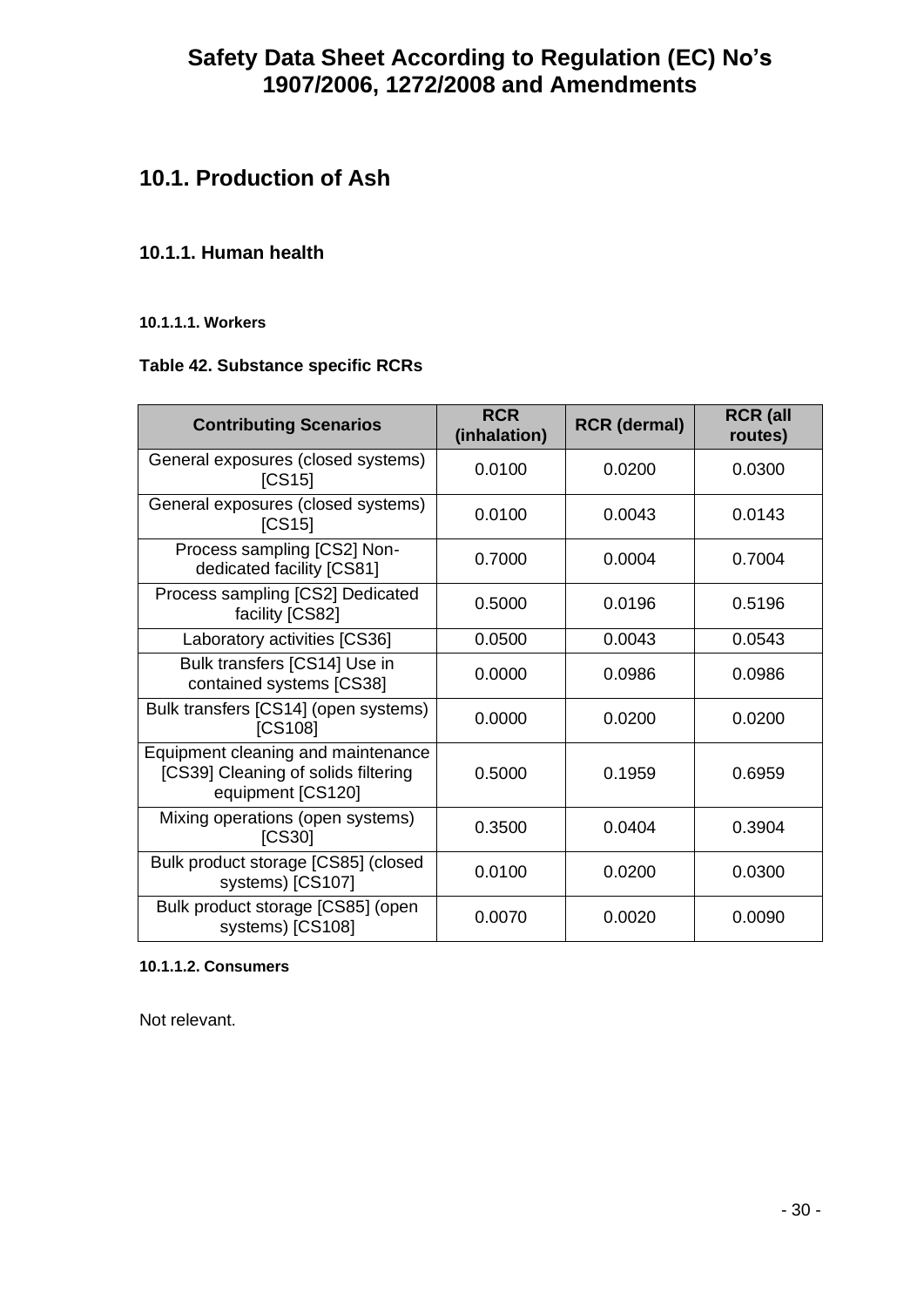### **10.1.1.3. Indirect exposure of humans via the environment**

## **Table 43. Indirect exposure of humans via the environment**

| <b>Compartment</b>                                       | Daily dose<br>(local) | <b>DNE</b> | <b>Daily</b><br>dose/DNE |
|----------------------------------------------------------|-----------------------|------------|--------------------------|
| Daily dose through intake of drinking water<br>(mg/kg/d) | 2.09E-03              | 7          | 2.99E-04                 |
| Daily dose through intake of fish (mg/kg/d)              | $1.7E - 04$           | 7          | 2.43E-05                 |
| Daily dose through intake of leaf crops (mg/kg/d)        | 0.0199                | 7          | 2.84E-03                 |
| Daily dose through intake of root crops (mg/kg/d)        | 8.81E-05              | 7          | 1.26E-05                 |
| Daily dose through intake of meat (mg/kg/d)              | 2.68E-06              | 7          | 3.83E-07                 |
| Daily dose through intake of milk (mg/kg/d)              | 4.99E-05              | 7          | 7.13E-06                 |
| Daily dose through intake of air (mg/kg/d)               | 7.6E-03               | 7          | 1.09E-03                 |

# **10.1.2. Environment**

### **10.1.2.1. Aquatic compartment (incl. sediment)**

### **Table 44. Local PECs of aquatic compartment including sediment**

| <b>Compartment</b>                   | <b>Local PEC</b> | <b>PNEC</b> | <b>PEC/PNEC</b><br>(RCR) |
|--------------------------------------|------------------|-------------|--------------------------|
| Freshwater, dissolved<br>(mg/l)      | 0.0795           | 0.213       | 0.3732                   |
| Marine water, dissolved<br>(mg/l)    | 0.0106           | 0.0213      | 0.4977                   |
| Freshwater sediment<br>(mg/kg wwt)   | 1.73E+03         | 4593        | 0.3767                   |
| Marine water sediment<br>(mg/kg wwt) | 231              | 459         | 0.5033                   |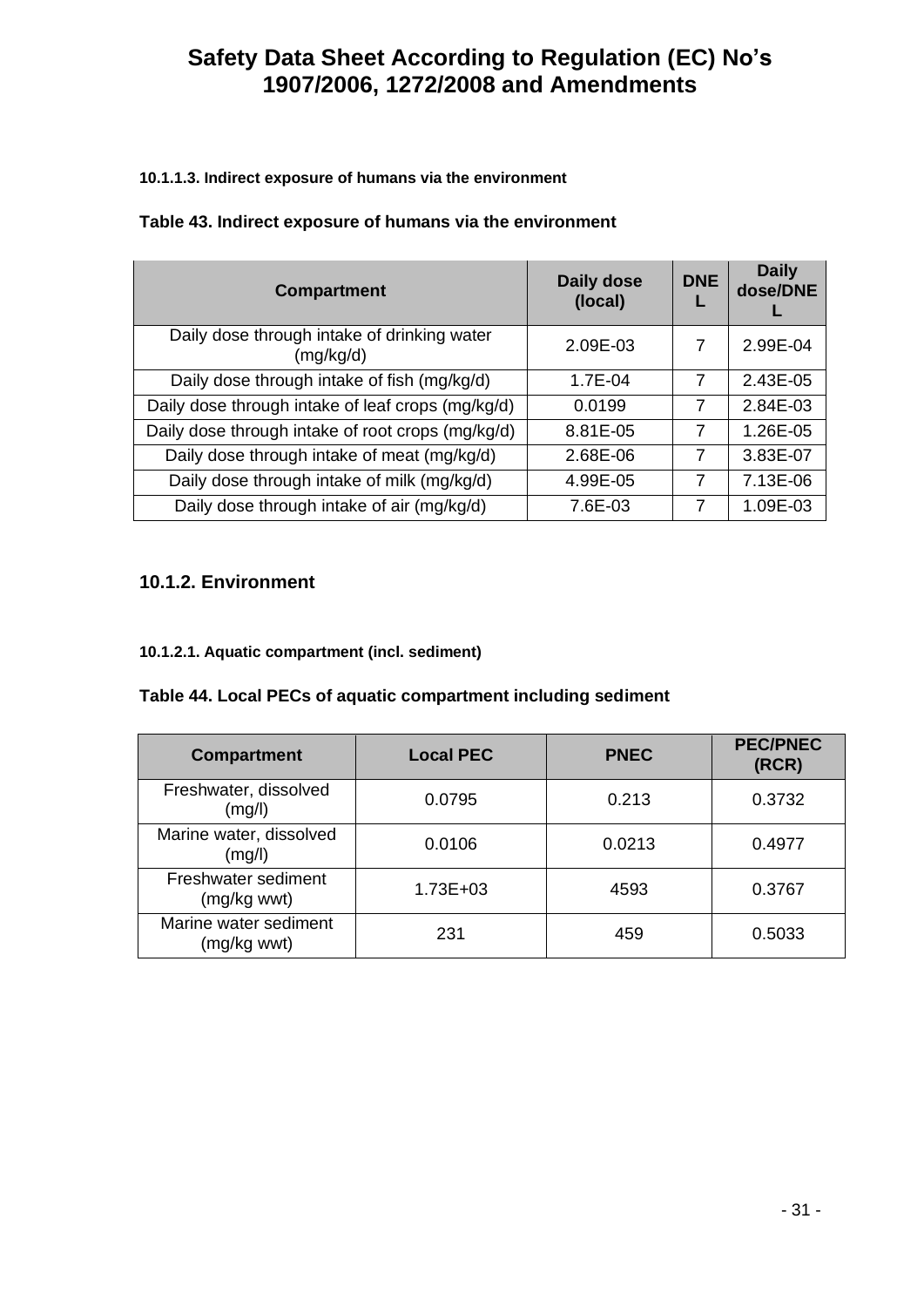### **10.1.2.2. Terrestrial compartment**

## **Table 45. Local PECs of terrestrial compartment**

| <b>Compartment</b>                                    | <b>Local PEC</b> | <b>PNEC</b>      | <b>PEC/PNEC</b><br>(RCR) |
|-------------------------------------------------------|------------------|------------------|--------------------------|
| Agricultural soil (total) - 30<br>days<br>(mg/kg wwt) | $1.5E + 03$      | 18762            | 0.0799                   |
| Agricultural soil<br>(groundwater)<br>(mg/kg wwt)     | 0.017            | not quantifiable | not quantifiable         |

#### **10.1.2.3. Atmospheric compartment**

### **Table 46. Local PECs of atmospheric compartment**

| <b>Compartment</b>              | <b>Local PEC</b> | <b>PNEC</b>      | <b>PEC/PNEC</b><br>(RCR) |
|---------------------------------|------------------|------------------|--------------------------|
| Air (annual average)<br>(mq/m3) | 0.0266           | not quantifiable | not quantifiable         |

#### **10.1.2.4. Microbiological activity in sewage treatment systems**

### **Table 47. Regional PECs of sewage treatment systems**

| <b>Compartment</b>               | <b>Regional PEC</b> | <b>PNEC</b> | <b>PEC/PNEC</b><br>(RCR) |
|----------------------------------|---------------------|-------------|--------------------------|
| Sewage treatment plant<br>(mg/l) |                     |             |                          |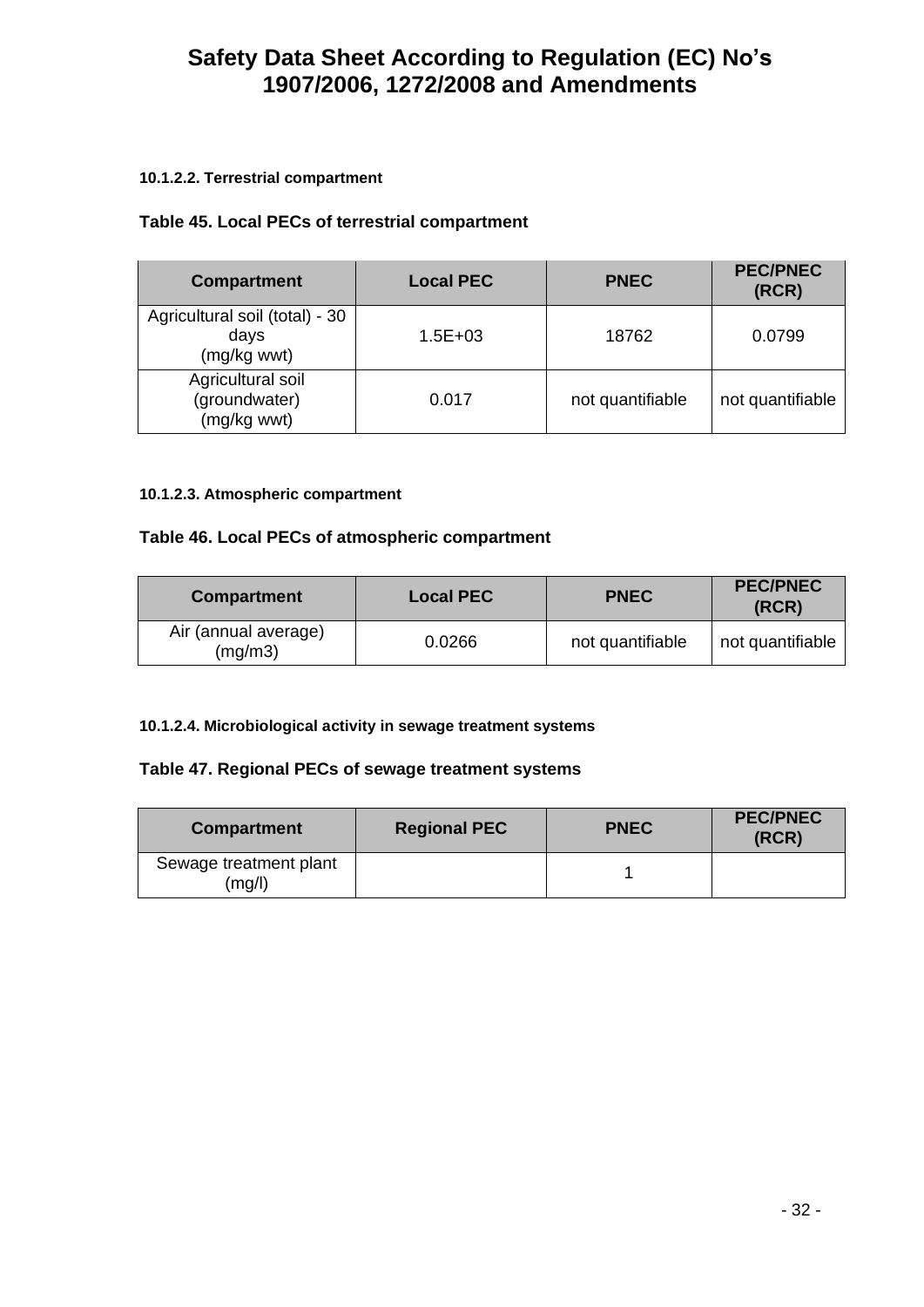# **10.3. Formulation and repacking of Ash**

# **10.3.1. Human health**

### **10.3.1.1. Workers**

## **Table 53. Substance specific RCRs**

| <b>Contributing Scenarios</b>                                             | <b>RCR</b><br>(inhalation) | <b>RCR</b> (dermal) | <b>RCR</b> (all<br>routes) |
|---------------------------------------------------------------------------|----------------------------|---------------------|----------------------------|
| Mixing operations (closed<br>systems) [CS29]                              | 0.0100                     | 0.0043              | 0.0143                     |
| Mixing operations (open<br>systems) [CS30]                                | 0.0050                     | 0.0986              | 0.1036                     |
| Mixing operations (open<br>systems) [CS30]                                | 0.0050                     | 0.0100              | 0.0150                     |
| Mixing operations (open<br>systems) [CS30]                                | 0.0100                     | 0.4041              | 0.4141                     |
| Process sampling [CS2] Non-<br>dedicated facility [CS81]                  | 0.0500                     | 0.1959              | 0.2459                     |
| Process sampling [CS2]<br>Dedicated facility [CS82]                       | 0.0100                     | 0.0980              | 0.1080                     |
| Laboratory activities [CS36]                                              | 0.0500                     | 0.0043              | 0.0543                     |
| Drum and small package filling<br>[CS6] Small scale weighing<br>[CS90]    | 0.0010                     | 0.0986              | 0.0996                     |
| Bulk transfers [CS14] (closed<br>systems) [CS107] Bulk<br>weighing [CS91] | 0.0005                     | 0.0986              | 0.0991                     |
| Bulk transfers [CS14] (closed<br>systems) [CS107] Bulk<br>weighing [CS91] | 0.5000                     | 0.0200              | 0.5200                     |
| Equipment cleaning and<br>maintenance [CS39]                              | 0.5000                     | 0.1959              | 0.6959                     |
| [CS67] (closed<br>Storage<br>systems) [CS107]                             | 0.0100                     | 0.0200              | 0.0300                     |
| Storage [CS67] (open systems)<br><b>[CS108]</b>                           | 0.0350                     | 0.0099              | 0.0449                     |

### **10.3.1.2. Consumers**

Not relevant.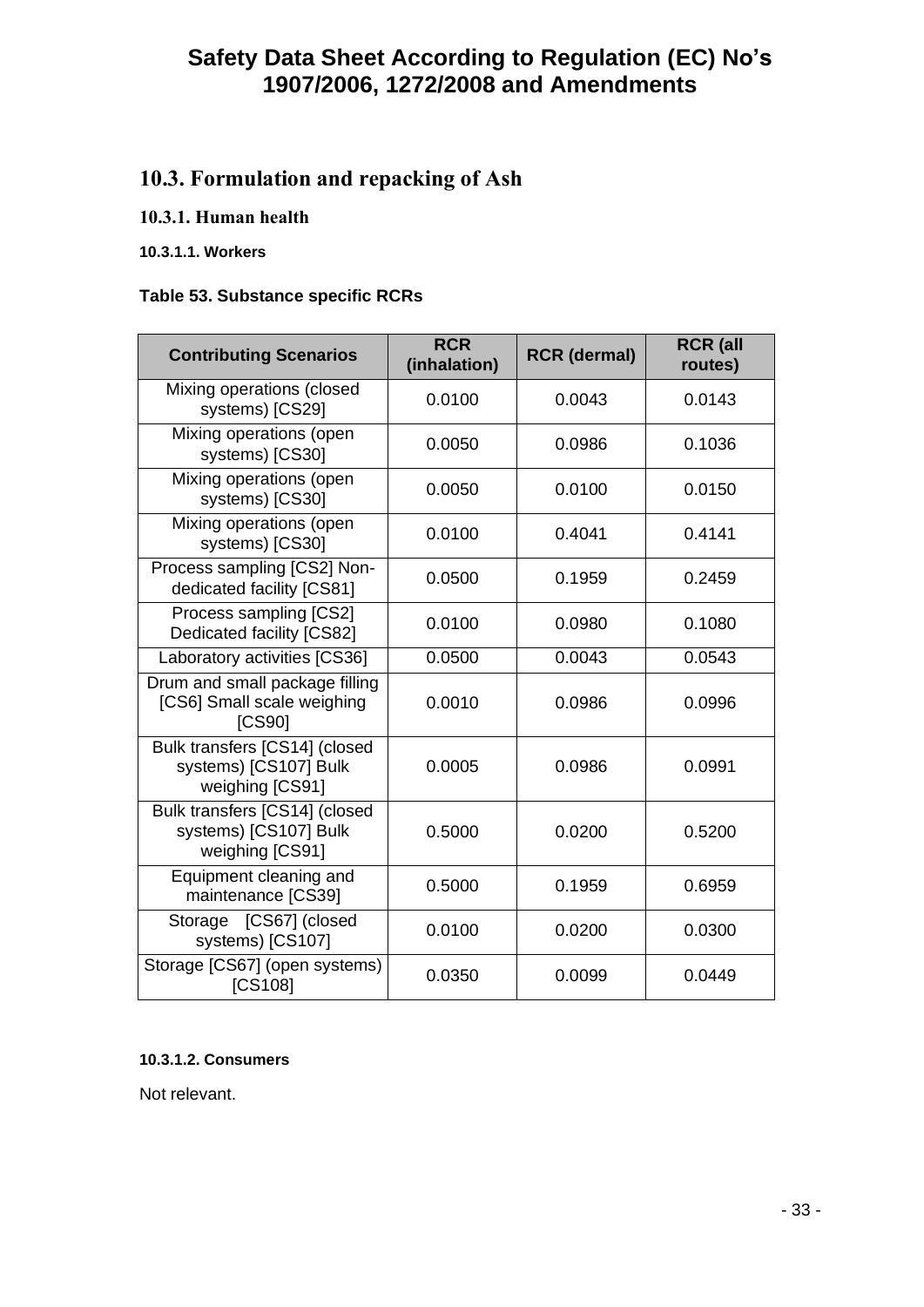### **10.3.1.3. Indirect exposure of humans via the environment**

| <b>Compartment</b>                                       | Daily dose<br>(local) | <b>DNE</b> | <b>Daily</b><br>dose/DNE |
|----------------------------------------------------------|-----------------------|------------|--------------------------|
| Daily dose through intake of drinking water<br>(mg/kg/d) | 1.27E-03              | 7          | 1.81E-04                 |
| Daily dose through intake of fish (mg/kg/d)              | $1.03E - 04$          | 7          | 1.47E-05                 |
| Daily dose through intake of leaf crops (mg/kg/d)        | 2.24E-03              | 7          | $3.2E - 04$              |
| Daily dose through intake of root crops (mg/kg/d)        | 8.81E-05              | 7          | 1.26E-05                 |
| Daily dose through intake of meat (mg/kg/d)              | 2.42E-06              | 7          | 3.46E-07                 |
| Daily dose through intake of milk (mg/kg/d)              | 9.82E-03              | 7          | 1.40E-03                 |
| Daily dose through intake of air (mg/kg/d)               | 0.185                 | 7          | 0.026                    |

## **Table 54. Indirect exposure of humans via the environment**

# **10.3.2. Environment**

# **10.3.2.1. Aquatic compartment (incl. sediment)**

# **Table 55. Local PECs of aquatic compartment including sediment**

| <b>Compartment</b>                   | <b>Local PEC</b> | <b>PNEC</b> | <b>PEC/PNEC</b><br>(RCR) |
|--------------------------------------|------------------|-------------|--------------------------|
| Freshwater, dissolved<br>(mg/l)      | 0.0445           | 0.213       | 0.2089                   |
| Marine water, dissolved<br>(mg/l)    | 7.11E-03         | 0.0213      | 0.3338                   |
| Freshwater sediment<br>(mg/kg wwt)   | 967              | 4593        | 0.2105                   |
| Marine water sediment<br>(mg/kg wwt) | 155              | 459         | 0.3377                   |

### **10.3.2.2. Terrestrial compartment**

### **Table 56. Local PECs of terrestrial compartment**

| <b>Compartment</b>             | <b>Local PEC</b> | <b>PNEC</b> | <b>PEC/PNEC</b><br>(RCR) |
|--------------------------------|------------------|-------------|--------------------------|
| Agricultural soil (total) - 30 | $1.5E + 03$      | 18762       | 0.0799                   |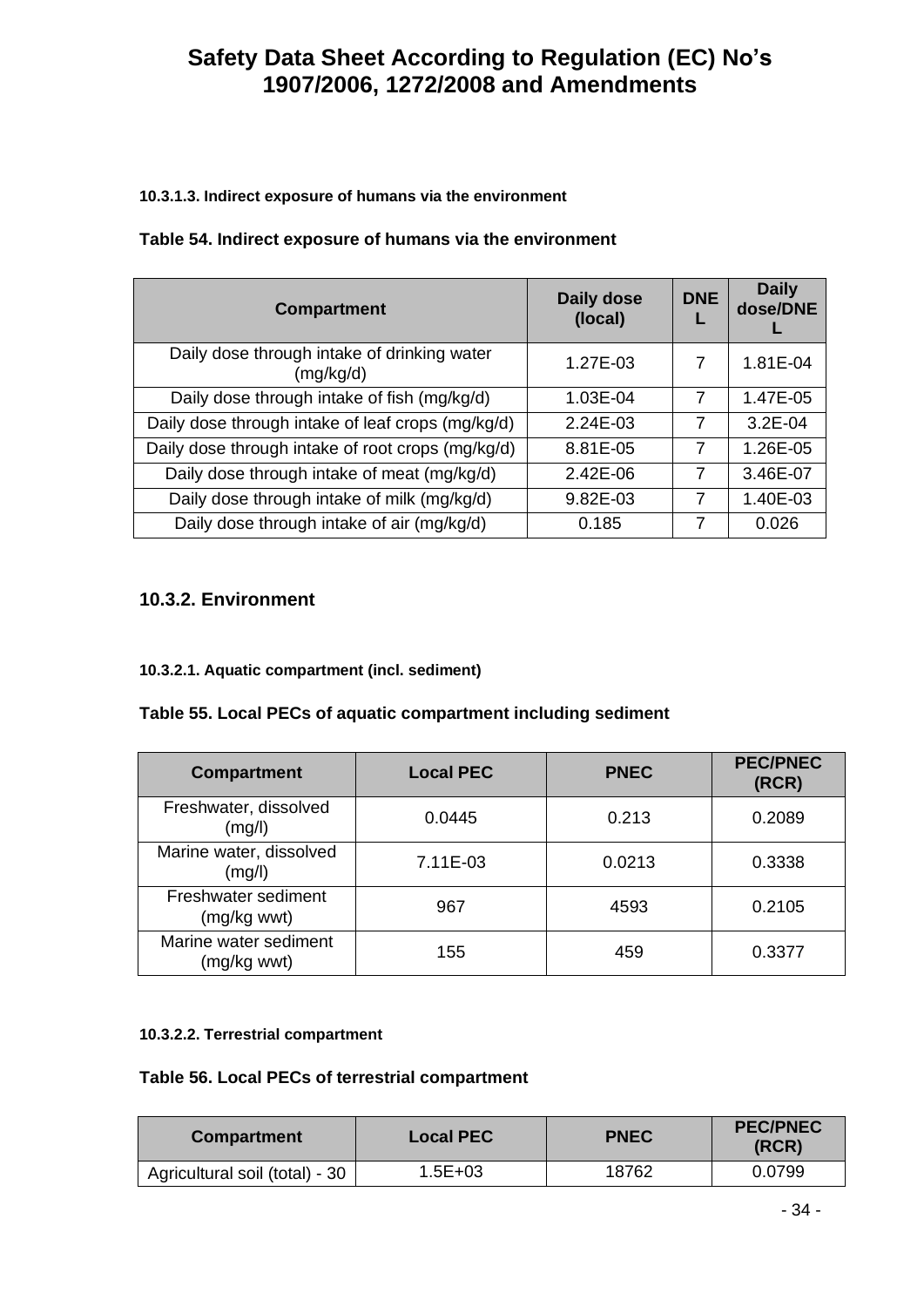| <b>Compartment</b>                                | <b>Local PEC</b> | <b>PNEC</b>      | <b>PEC/PNEC</b><br>(RCR) |
|---------------------------------------------------|------------------|------------------|--------------------------|
| days<br>(mg/kg wwt)                               |                  |                  |                          |
| Agricultural soil<br>(groundwater)<br>(mg/kg wwt) | 0.017            | not quantifiable | not quantifiable         |

#### **10.3.2.3. Atmospheric compartment**

# **Table 57. Local PECs of atmospheric compartment**

| <b>Compartment</b>              | <b>Local PEC</b> | <b>PNEC</b>      | <b>PEC/PNEC</b><br>(RCR) |
|---------------------------------|------------------|------------------|--------------------------|
| Air (annual average)<br>(mq/m3) | 2.98E-03         | not quantifiable | not quantifiable         |

### **10.3.2.4. Microbiological activity in sewage treatment systems**

### **Table 58. Regional PECs of sewage treatment systems**

| <b>Compartment</b>               | <b>Regional PEC</b> | <b>PNEC</b> | <b>PEC/PNEC</b><br>(RCR) |
|----------------------------------|---------------------|-------------|--------------------------|
| Sewage treatment plant<br>(mq/l) | [not relevant]      |             | [not relevant]           |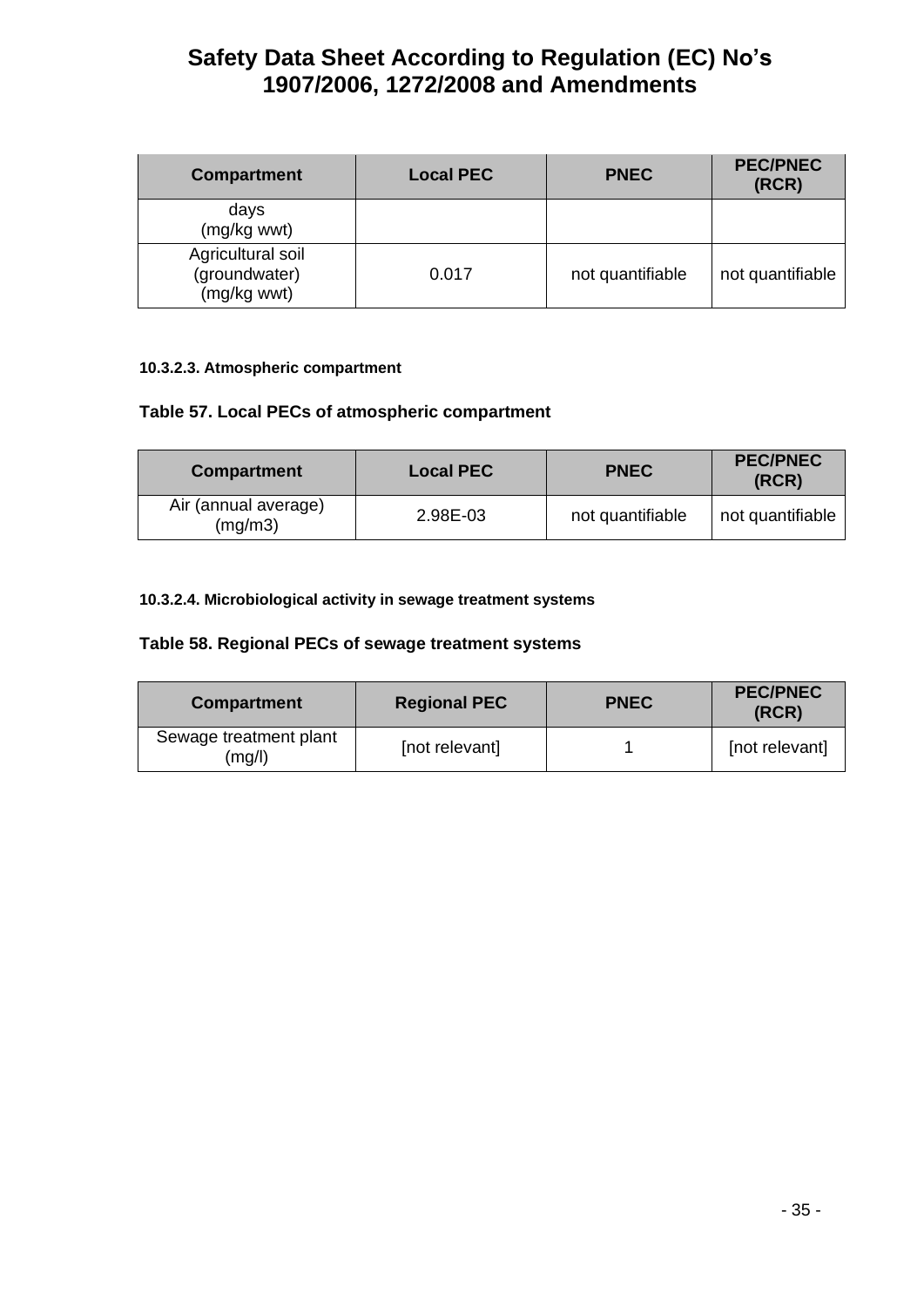# **10.2. Distribution of Ash**

## **10.2.1. Human health**

### **10.2.1.1. Workers**

### **Table 48. Substance specific RCRs**

| <b>Contributing Scenarios</b>                            | <b>RCR</b><br>(inhalation) | <b>RCR</b> (dermal) | <b>RCR</b> (all<br>routes) |
|----------------------------------------------------------|----------------------------|---------------------|----------------------------|
| Process sampling [CS2] Non-<br>dedicated facility [CS81] | 0.7000                     | 0.0004              | 0.7004                     |
| Process sampling [CS2]<br>Dedicated facility [CS82]      | 0.5000                     | 0.0196              | 0.5196                     |
| Laboratory activities [CS36]                             | 0.0500                     | 0.0043              | 0.0543                     |
| Bulk transfers [CS14] (closed<br>systems) [CS107]        | 0.0875                     | 0.0986              | 0.1861                     |
| Bulk transfers [CS14] (open<br>systems) [CS108]          | 0.7000                     | 0.0020              | 0.7020                     |
| Equipment cleaning and<br>maintenance [CS39]             | 0.5000                     | 0.1959              | 0.6959                     |
| Mixing operations (open<br>systems) [CS30]               | 0.1500                     | 0.4041              | 0.5541                     |
| Storage [CS67] (closed<br>systems) [CS107]               | 0.0100                     | 0.0200              | 0.0300                     |
| Storage [CS67] (open systems)<br><b>[CS108]</b>          | 0.3500                     | 0.0020              | 0.3520                     |

#### **10.2.1.2. Consumers**

Not relevant.

# **10.2.2. Environment**

**10.2.2.1. Aquatic compartment (incl. sediment)**

### **Table 49. Local PECs of aquatic compartment including sediment**

| <b>Compartment</b>                | <b>Local PEC</b> | <b>PNEC</b> | <b>PEC/PNEC</b><br>(RCR) |
|-----------------------------------|------------------|-------------|--------------------------|
| Freshwater, dissolved<br>(mg/l)   |                  | 0.213       |                          |
| Marine water, dissolved<br>(mg/l) |                  | 0.0213      |                          |
| Freshwater sediment               |                  | 4593        |                          |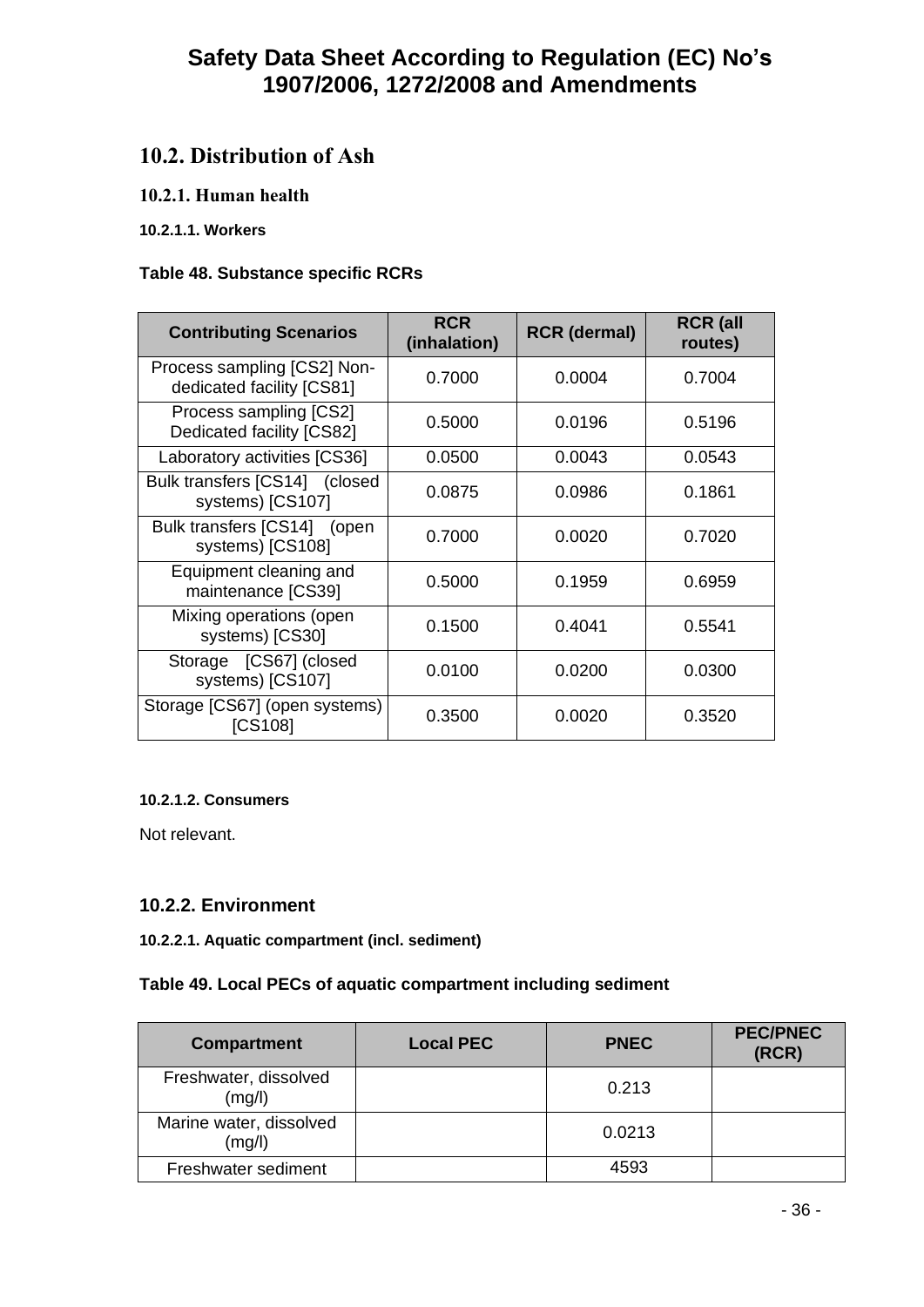| <b>Compartment</b>                   | <b>Local PEC</b> | <b>PNEC</b> | <b>PEC/PNEC</b><br>(RCR) |
|--------------------------------------|------------------|-------------|--------------------------|
| (mg/kg wwt)                          |                  |             |                          |
| Marine water sediment<br>(mg/kg wwt) |                  | 459         |                          |

### **10.2.2.2. Terrestrial compartment**

## **Table 50. Local PECs of terrestrial compartment**

| <b>Compartment</b>                                    | <b>Local PEC</b> | <b>PNEC</b>      | <b>PEC/PNEC</b><br>(RCR) |
|-------------------------------------------------------|------------------|------------------|--------------------------|
| Agricultural soil (total) - 30<br>days<br>(mg/kg wwt) |                  | 18762            |                          |
| Agricultural soil<br>(groundwater)<br>(mg/kg wwt)     |                  | not quantifiable | not quantifiable         |

### **10.2.2.3. Atmospheric compartment**

### **Table 51. Local PECs of atmospheric compartment**

| <b>Compartment</b>              | <b>Local PEC</b> | <b>PNEC</b>      | <b>PEC/PNEC</b><br>(RCR) |
|---------------------------------|------------------|------------------|--------------------------|
| Air (annual average)<br>(mq/m3) |                  | not quantifiable | not quantifiable         |

#### **10.2.2.4. Microbiological activity in sewage treatment systems**

#### **Table 52. Regional PECs of sewage treatment systems**

| <b>Compartment</b>               | <b>Regional PEC</b> | <b>PNEC</b> | <b>PEC/PNEC</b><br>(RCR) |
|----------------------------------|---------------------|-------------|--------------------------|
| Sewage treatment plant<br>(mg/l) |                     |             |                          |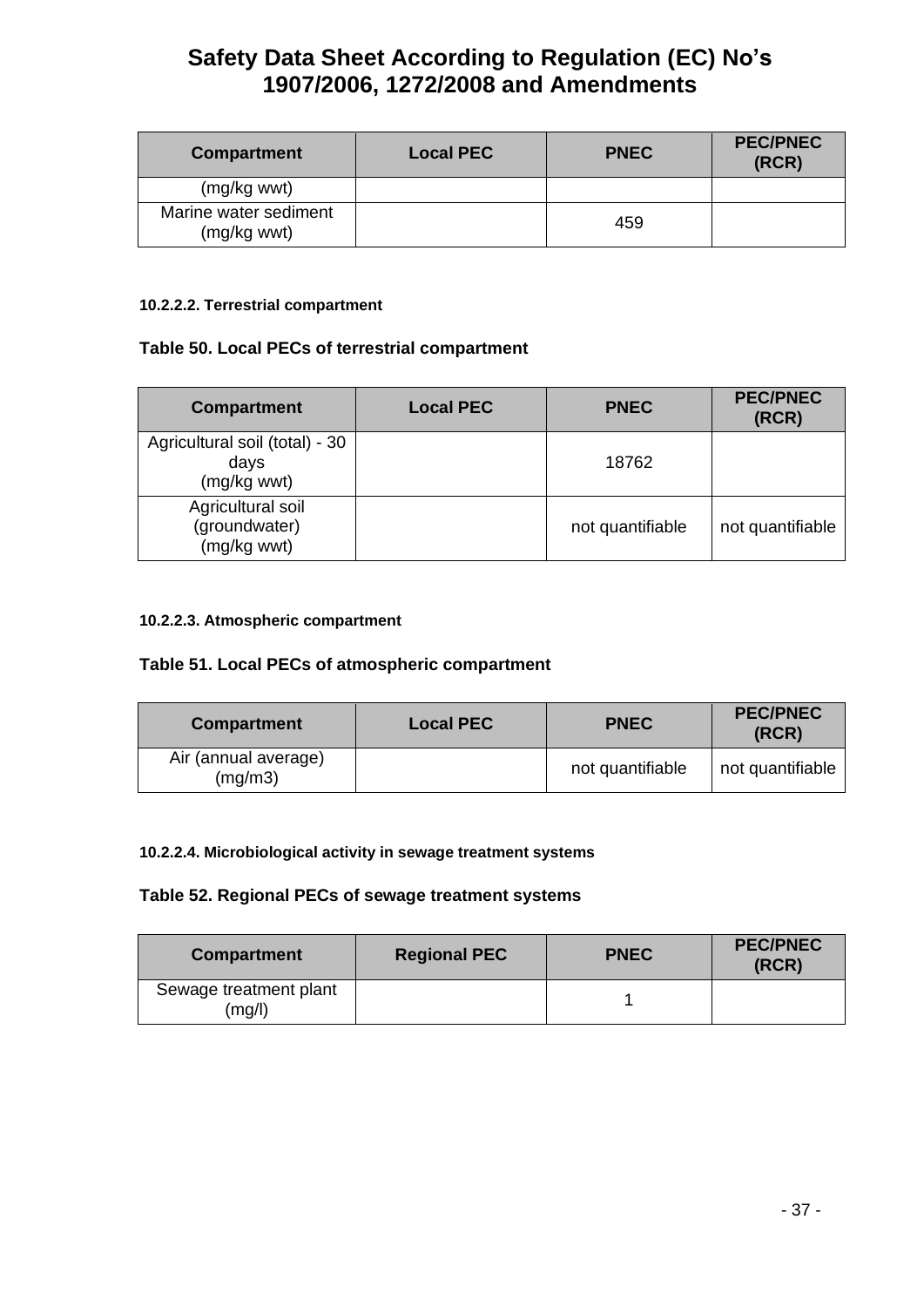# **10.7. Use of Ash as fertilizer**

# **10.7.1. Human health**

# **10.7.1.1. Workers**

## **Table 77. Substance specific RCRs**

| <b>Contributing Scenarios</b>                     | <b>RCR</b><br>(inhalation) | <b>RCR</b> (dermal) | <b>RCR</b> (all<br>routes) |
|---------------------------------------------------|----------------------------|---------------------|----------------------------|
| <b>Bulk transfers [CS14]</b>                      | 0.0350                     | 0.0986              | 0.1336                     |
| Spraying/fogging by machine<br>application [CS25] | 0.0700                     | 0.0306              | 0.1006                     |
| Equipment cleaning and<br>maintenance [CS39]      | 0.0500                     | 0.1959              | 0.2459                     |
| Vessel / container cleaning<br>[CS103]            | 0.0500                     | 0.1959              | 0.2459                     |
| <b>[CS67]</b><br>Storage                          | 0.0002                     | 0.0043              | 0.0045                     |

## **10.7.1.2. Consumers**

Not relevant.

# **10.7.1.3. Indirect exposure of humans via the environment**

### **Table 78. Indirect exposure of humans via the environment**

| <b>Compartment</b>                                       | <b>Daily dose</b><br>(local) | <b>DNE</b> | <b>Daily</b><br>dose/DNE |
|----------------------------------------------------------|------------------------------|------------|--------------------------|
| Daily dose through intake of drinking water<br>(mg/kg/d) | 1.27E-03                     | 7          | 1.81E-04                 |
| Daily dose through intake of fish (mg/kg/d)              | 1.03E-04                     | 7          | 1.47E-05                 |
| Daily dose through intake of leaf crops (mg/kg/d)        | 25.2                         | 7          | 3.6                      |
| Daily dose through intake of root crops (mg/kg/d)        | $1.21E - 04$                 |            | 1.73E-05                 |
| Daily dose through intake of meat (mg/kg/d)              | 3.57E-04                     |            | $5.1E-05$                |
| Daily dose through intake of milk (mg/kg/d)              | 6.66E-03                     |            | 9.51E-04                 |
| Daily dose through intake of air (mg/kg/d)               | 9.6                          |            | 1.371                    |